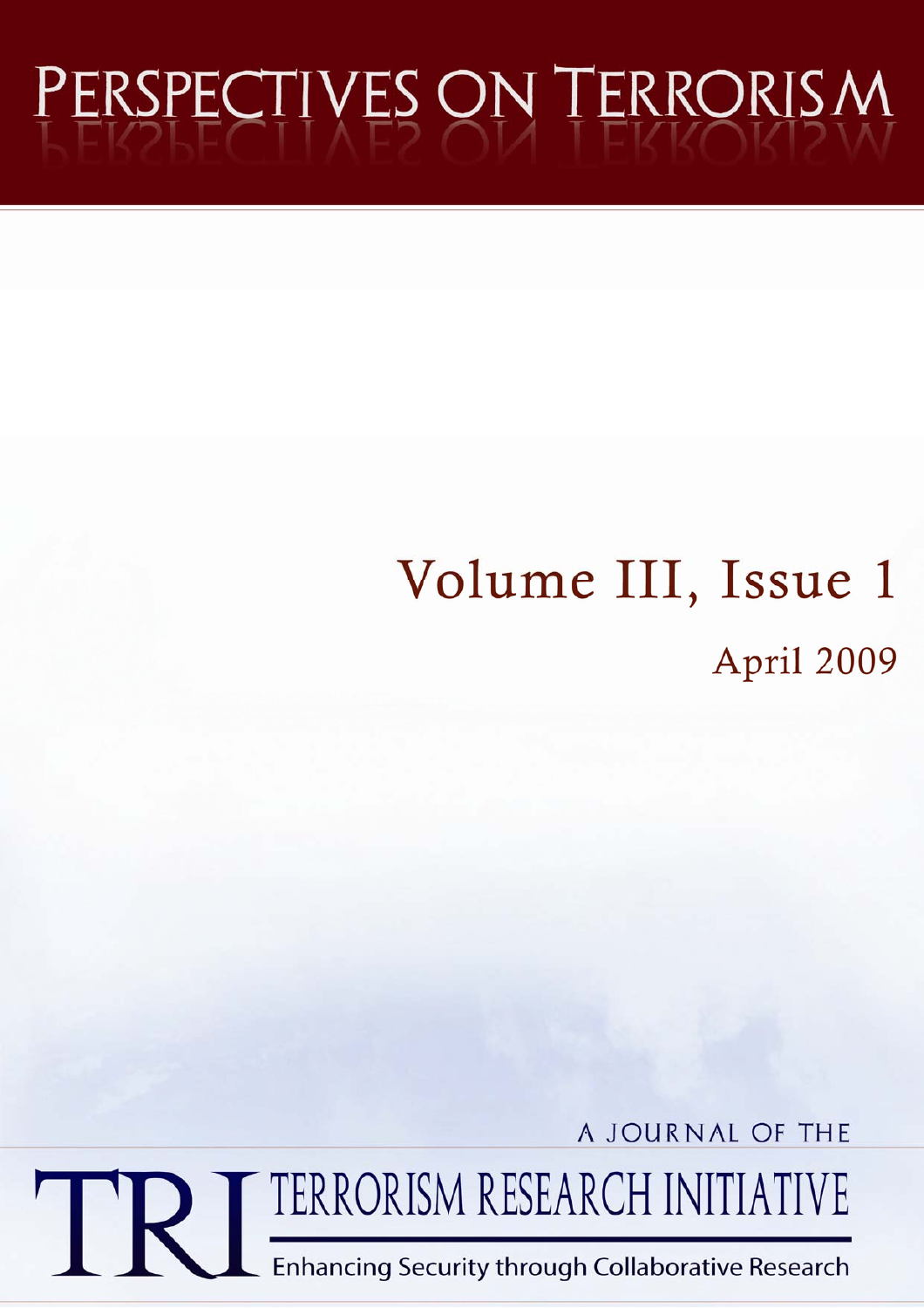### **Table of Contents:**

| Variations on an Imperial Theme                                                                             |     |
|-------------------------------------------------------------------------------------------------------------|-----|
| By Mariya Y. Omelicheva                                                                                     |     |
| Suicide Terrorism as a Tool of Insurgency Campaigns:<br><b>Functions, Risk Factors, and Countermeasures</b> | .11 |
| By Luis de la Corte and Andrea Giménez-Salinas                                                              |     |
|                                                                                                             |     |

By Charles S. Faddis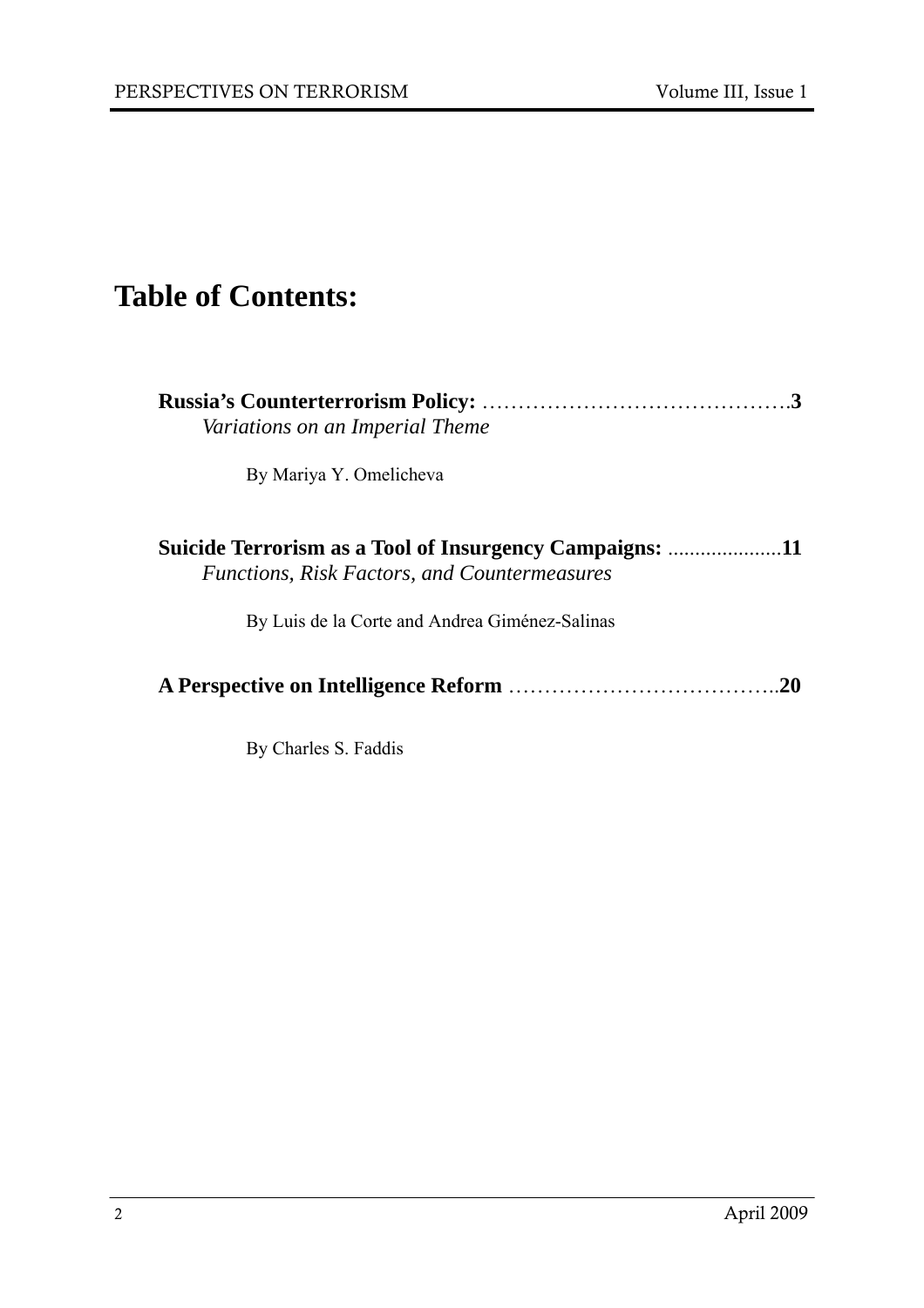#### **Russia's Counterterrorism Policy: Variations on an Imperial Theme**

*By Mariya Y. Omelicheva* 

For over a decade, Russia has struggled with persistent domestic insurgency and terrorism. The country has experienced a multitude of terrorist and militant attacks, and the turn of the century was marked by a series of high-profile terrorist incidents involving a large number of civilian casualties. In response to this threat, Russian authorities adopted extensive counterterrorism legislation, established and modified institutions responsible for combating terrorism, and streamlined the leadership and conduct of counterterrorist operations. According to recent statements by the present Kremlin administration, the terrorist problem in Russia has finally receded, and the war on separatism had been definitively won. Yet, the daily reports on the shoot-outs and clashes between insurgents and Russia's security forces cast serious doubts on these official claims. Despite the signs of a slow normalization of life in Chechnya, the security situation remains tense there, and terrorist incidents and guerilla attacks have spread into the broader Southern region previously unaffected by terrorism.

Much ink has been spilled criticizing deficiencies of Russia's forceful, excessive, and poorly-coordinated responses. The state has been blamed for the lack of a comprehensive counterterrorism strategy encompassing socio-economic approaches and an effective system of prevention and protection from terrorism. Yet, judging the Russian campaign's excesses and failures does not improve our general understanding of why it has always favored the tactic of force and suppression as the most appropriate methods of fighting terrorism. Stressing the futility of a short-term reactive approach does not explain Russia's choice of the military approach over the long-term socio-economic solutions for resolving complex security concerns.

It is my conviction that many aspects of Russia's counterterrorism policy can be explained from the position of Russia's imperial tradition. The latter had considerable impact on the policies and security measures adopted by the Tsarist and Soviet regimes. Rekindled recently by the fear of disintegration and reduced international standing, it has been shaping security policies and perceptions of the modern Russian state. In the essay that follows, I briefly delineate the contours of Russia's contemporary counterterrorism policy and demonstrate the continuity of Russian counterterrorism from pre-Soviet and Soviet, to post-Soviet regimes. Next, I define and demonstrate the endurance of the imperial tradition throughout the Tsarist, Soviet, and modern epochs, and apply the "imperial lens" for the analysis and interpretation of Russia's measures aimed at combating terrorism.

#### *A Brief on Russia's Counterterrorism Policy*

In the context of Russia, terrorism has been tightly associated with activities of Islamic militants in Chechnya and the broader North Caucasus region. The latter has been an area with the highest concentration of terrorist attacks, and Chechen guerilla fighters have been implicated in the vast majority of hostage-taking incidents and terrorist crimes in Russia. The development of Russia's counterterrorism legislation and institutional framework has trailed the government's experiences with fighting the Chechen resistance and coping with the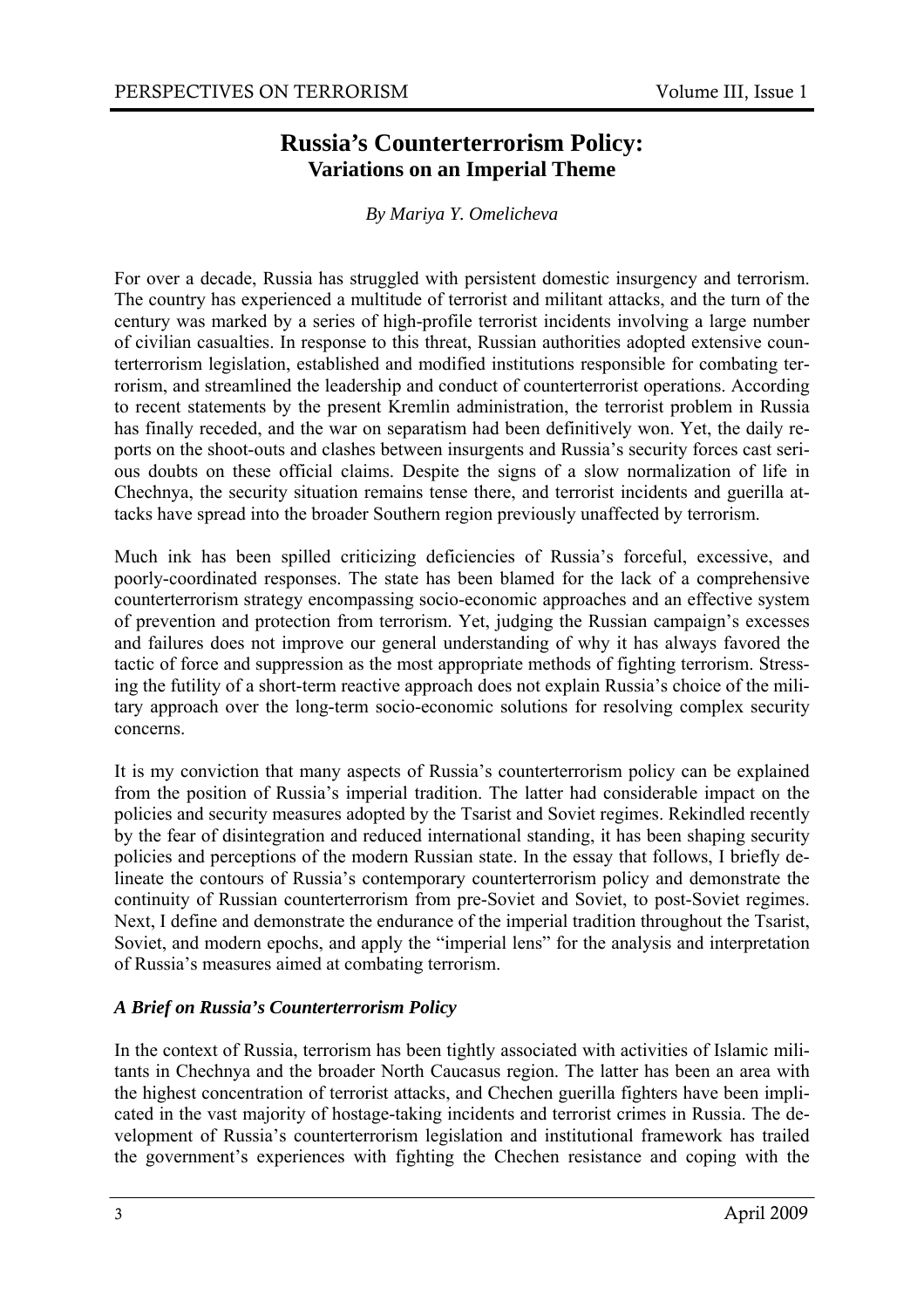threat of terrorism in the North Caucasus.

As a result of the developments in Chechnya, the Russian government adopted the Federal Law "On Combating Terrorism" in 1998, which became the main legal pillar of Russian anti-terrorist efforts. The law attempted to define terrorist activity omitting political motivation as one of the defining characteristics of the crime. It also sketched out the legal regime of the counterterrorist operation, and defined organizational basis of counterterrorism placing Russia's Federal Security Service (FSB), and the Ministry of Interior (MVD) at the top of the list of agencies responsible for combating terrorism.

The troops of the FSB, MVD, and military units from other "power" ministries - the Defense Ministry, the Ministry of Emergency Situations, and the Border Service – were used in counterterrorism and "mop-up" operations in Chechnya as part of the Combined Group of Forces. To assist the military battalions in carrying out counterterrorism tasks, the FSB, the Interior Ministry, and the Main Intelligence Service of Russia created special task teams for the liquidation of terrorists and militants without trial.[1] With a lack of oversight and the virtual impunity of the military and special task forces, the counterterrorism operation in Chechnya has degenerated into the indiscriminate use of overwhelming military force, characterized by deplorable patterns of brutalizing the local population. Frequent abductions, summary executions, and torture have had a radicalizing effect on the population.

In 1999, Russia entered the second Chechen military campaign, and a new wave of terrorist violence and insurgency engulfed the country in the early 2000s. The government's reaction to a new wave of terrorism was similar to earlier policy responses. President Putin pledged to overhaul the system of Russia's security services and develop procedures for coordinating the activities of counterterrorism agencies. The Russian government vowed to re-assert its influence in the North Caucasus and restore order in the volatile Southern region. The military strategies were expanded outside of the Chechen republic, and the presence of military troops in the rest of the North Caucasus was substantially increased.[2] Under the pretext of combating terrorism, the Kremlin increased the powers of its security services, strengthened the "power vertical," and expanded controls over mass media and political life.[3] To streamline the changes in the leadership and conduct of counterterrorist operations, the Russian government adopted a new Federal Law "On Counteraction to Terrorism", which replaced the earlier version. Entered into force in 2006, the law legalizes the application of armed forces for counterterrorism operations inside and outside of the country, but provides only scant description of prophylactic measures aimed at defending the Russian people and infrastructure against the threat of terrorism. As the 1998 act "On Combating Terrorism," the 2006 counterterrorism law allows for suspension of certain individual liberties and media freedoms in the zone of counterterrorist operations, and authorizes counterterrorism units to carry out searches and demolition of suspicious airplanes and ships.

Extensive legislative measures and institutional reforms all point to the Russian desire to learn from its experiences of managing horrific acts of terrorism. Notwithstanding the changes at the tactical level of counterterrorist operations and development of new means for combating terrorism, the basic principles of tackling security threats in Russia have remained essentially the same. The striking similarities of the current views on the most effective and appropriate ways of combating terrorism to those of the Soviet and Tsarist regimes suggest the palpable continuity of Russian counterterrorism. The resemblance of contemporary measures to Soviet and pre-Soviet responses is indicative of an age-old understanding of the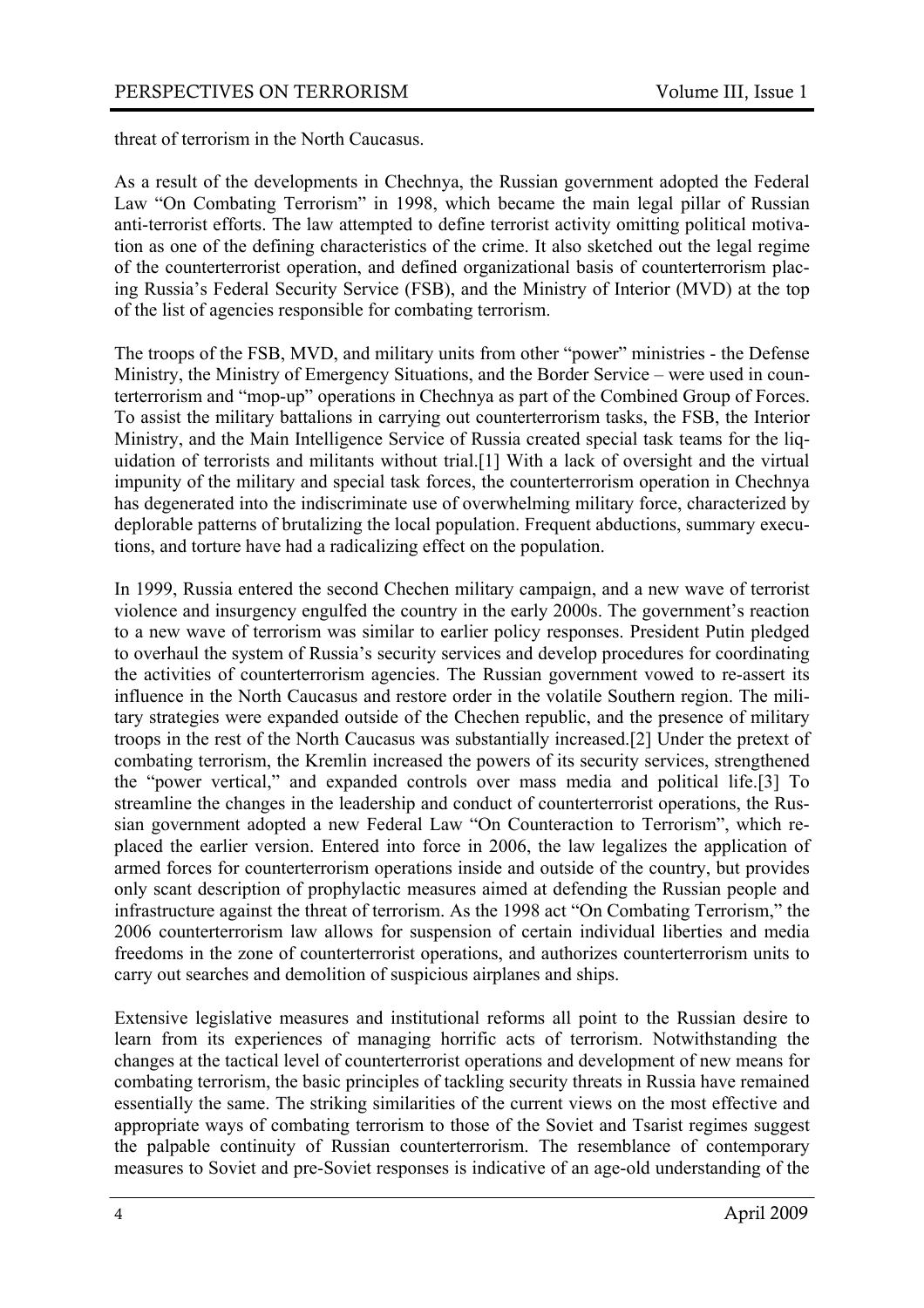terrorist threat that Russia inherited from the previous regimes.

#### *The Continuity of Russia's Counterterrorism*

Since the first terrorist campaign set up by the Russian revolutionaries in the late 19th century, terrorism in Russia has been regarded as an assault against the state personified by the Tsar, the communist party, or the central government and leadership of the modern state, respectively. In the epoch of Tsars, terrorism was coterminous with the revolutionary movement against absolutism.[4] During the early years of the Bolshevik rule, it was tantamount to counter-revolutionary anti-Communist actions. Two decades later, terrorism was viewed as subversive activities of foreign intelligence services, or acts of resistance to the Soviet government orchestrated by secret services from Western states. Neither the Soviet Union nor contemporary Russia has clearly defined terrorism or distinguished it from other crimes of a violent or political nature.[5] This ill-defined legal construct allowed the government full discretion to bring forth charges of alleged terrorist crimes. The vague definitions created uncertainty in the application of law, which allowed for politically motivated enforcement of the criminal legislative provisions.

The scope of Russia's counterterrorism measures has been traditionally confined to military operations and security services' efforts. This follows from Russia's understanding of terrorism as an attack on the state rather than an assault on individual rights. Subsequently, in Russia, concerns over human rights have always receded to the background of counterterrorism planning and operations. The very first counterterrorist campaign launched by the Tsarist regime was exemplar in this regard. The extent of oppression and violations of individual freedoms was incommensurable to the revolutionaries' attacks that the Tsarist government sought to deter and combat. Hundreds of "politically untrustworthy" people were sent to exile, placed under strict surveillance, or kept in the long-term pre-trial detention for having "intent" to commit terrorist crimes. The secret police monitored societal "moods," and exercised control over the theater, literature, and print media. It was also responsible for surveillance of intelligentsia in Tsarist Russia.[6]

The Bolsheviks, who replaced Tsarist agents, employed terror tactics to counter bourgeois terrorism. Since the latter was viewed as a bi-product of class struggle, the annihilation of the bourgeoisie was deemed essential for eradicating terrorism.[7] For the Soviet government, terrorism became a continuation of struggle launched by the capitalist governments against the communist regime. Subsequently, neutralization of "enemies" suspected in collaboration with the Western nations was considered a necessary dimension of counteraction to terrorism. In modern Russia, the ruthlessness of the Russian security forces and impunity with which its troops committed their crimes against ethnic Chechens were tantamount to the brutal practices employed against the peoples of the Russian Empire, whether under Tsarist or Soviet rule.

The "security departments" ["okhrannye otdeleniya," known in the West as Okhrana) that carried out counter-revolutionary and counterterrorism functions in the Tsarist administration became a prototype for the Soviet-era secret police. The "All-Russian Emergency Commission" ("Vserossiiskaya Chrezvychainaya Komissiya"), or VChK, became the main tool of the Bolshevik terror and a precursor of the Committee of State Security (KGB) created in 1954.[8] Modern Russia has largely inherited the Soviet-era structure of counterterrorism institutions, and the FSB's anti-terrorism office was a direct successor of the KGB's depart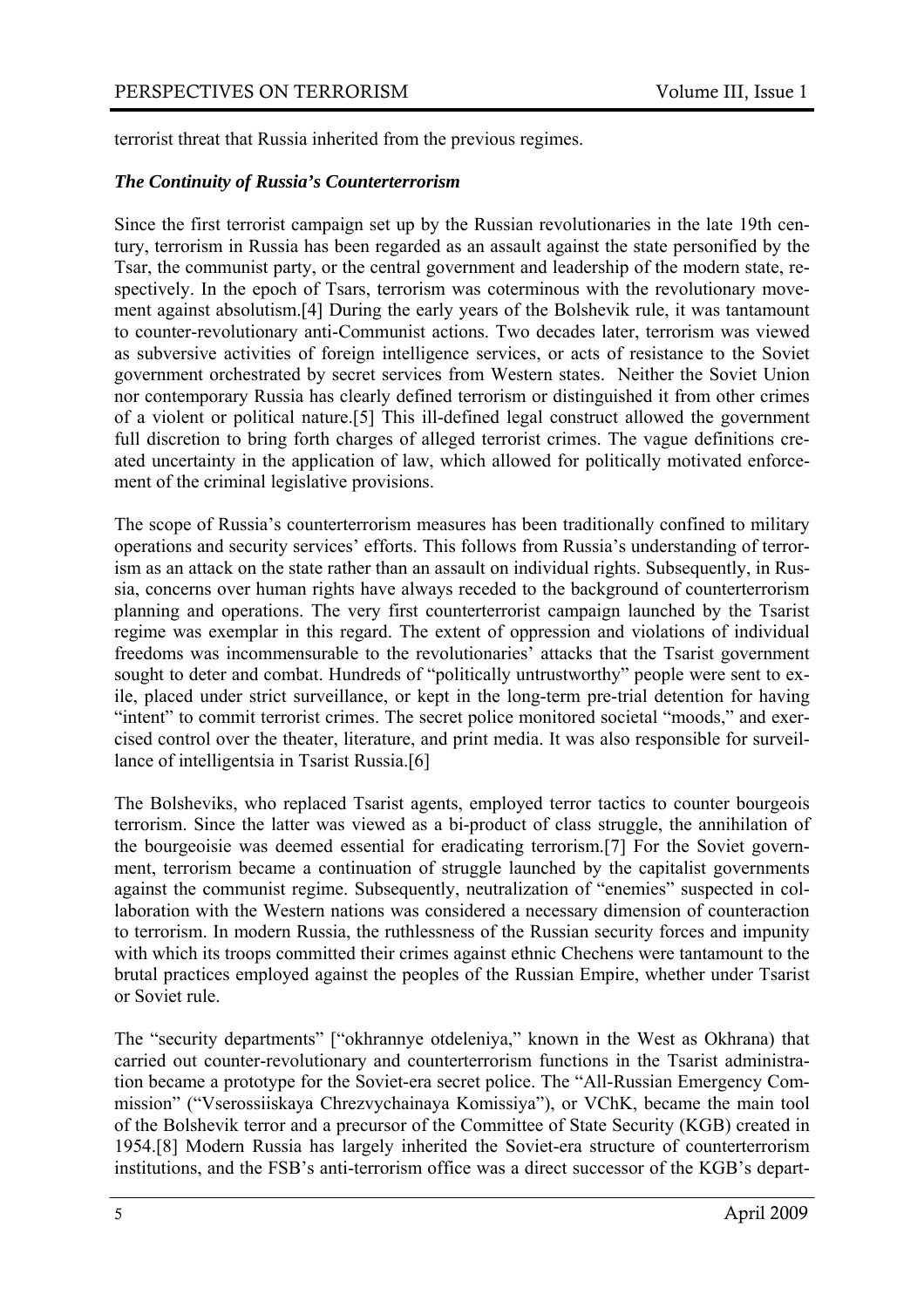ment for the fight against terrorism. Many officers of the contemporary security organs continue to rely on Soviet-style work methods, and believe in the effectiveness of a security model emphasizing short-term, reactive, and coercive responses instead of exploring alternative long-term measures for preventing the threat of terrorism. A long-term strategy integrating preventive, prophylactic and reactive measures had not been developed in the Soviet Union and is in a rudimentary stage in Russia. In 2006, the FSB chief, Nicholai Patrushev, evaluated Russia's system of terrorist attack prevention as very poor, giving it a score of "2" on a 5-point scale, which is a failing grade in the Russian educational system.

The reason for this lack of a comprehensive preventive strategy is that in each regime neither the secret services nor the law-enforcement agencies of Russia have systematically examined their counterterrorism experiences for preparing recommendations regarding improvements of methods and tactics of combating terrorism.[9] The Russian security agencies, like their Tsarist and Soviet counterparts, carry out little analytical work and have a minimal understanding of complex scientific and methodological tools for the systematic processing and evaluation of data with the purpose of assessing strategic situations in the region, identifying patterns of crimes, as well as the causes and consequences of criminalization.

#### *Russia's Imperial Tradition and Its Impact on State's Responses to Terrorism*

It is my conviction that the continuity of the Russian counterterrorism program can be explained from the position of Russia's imperial tradition. The latter refers to a practice of extension and retention of the state authority over culturally, linguistically, and ethnically diverse populations by means of force and accompanying this practice with a set of beliefs regarding the greatness and inviolability of the empire.

Tsarist Russia and the Soviet Union were both imperial states formed by conquest and military force, retained by power and centralized control, and ruled by a Moscow-based bureaucracy. Geographical expansion was the essence of imperial existence in the epoch of the Tsars. In the Soviet time, territorial aggrandizement became commensurate with the extension of the Soviet Union's national power. [10] Both the USSR and its predecessor were multi-national states in which ethnic cultures and indigenous traditions were subordinated to "high" Russian culture and language. Although, neither entity had succeeded in building a nation, both undertook measures to develop a sense of "Russianness" in the diverse population. The Russian settlers colonized the vast territories inhabited by the non-Slavs, and occupied the key military, security, political, and economic posts in the non-Russian regions. Russian language and traditions were imposed on other ethnic groups, and myths about Russia's leading role in their present and past were actively disseminated.[11]

Contemporary Russia has all of the trappings of an imperial state. It encompasses most of the territory of Soviet and Tsarist Russia, and many regions located on its territorial fringes still bear the scars of the colonial past. In this multi-ethnic state, a predominantly Slavic political elite rule over a multitude of disempowered ethnic cultures and groups.[12] The Russian government, elite, and general public perceive their country as the successor of both the USSR and the Russian empire. Vladimir Putin, upon assuming his post as a Russian president, attempted to build a historical bridge from the present to the past including the Soviet time. The ideas of Russia's greatness and its destined superpower status have been used as a centerpiece of the seemingly continuous Russian identity.[13] The notions of "gosudarstvennost'" and "derzhava," associated with strong statehood and great power, have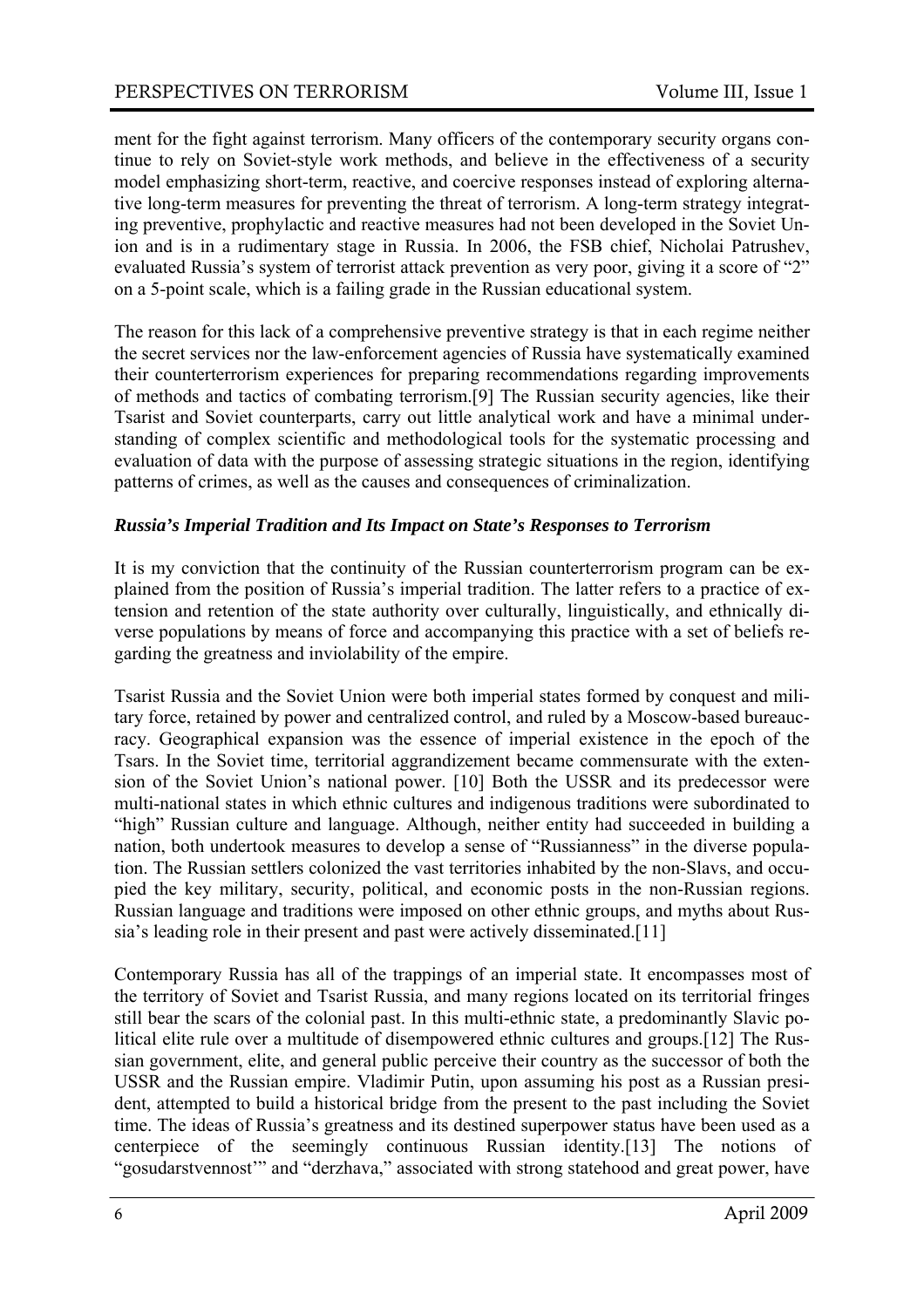firmly entered public discourse and have become a staple of the ruling United Russia party's platform.

Thus, the history of Russia has been that of an imperial state. Yet, it has also been an empire with a different tradition. It has never evolved into a national empire with a strong sense of national consciousness. On the contrary, Russia's nationhood has always been bound with imperium, Tsarist or Soviet, and citizens -- regardless of their nationality -- owed allegiance to the Tsar, the Communist party, or the state.[14] Contemporary Russia reveres this tradition. "For the Russian, a strong state is not an anomaly, not something with which he has to struggle, but, on the contrary, a source and a guarantee of order, as well as the initiator and main moving force of any change," declared Putin.[15] A strong state with direct and decisive command over the people has been viewed as a key to resolving Russia's mounting economic and political concerns. Strengthening the state through centralization and the erection of the "power vertical" has become a marker of Putin's eight-year rule.

The imperial tradition and myths about Russia's preordained status of super power have had considerable impact on its perceptions of the threats to security and the ensuing security policies. The decline and collapse of the USSR struck a severe blow to Russian status internationally and its image as a super-power. The loss of the former Soviet Republics not only reduced the size of Russian territory, but also significantly damaged its strategic position with regard to access to the high seas and strategic resources. The deteriorating militaryindustrial capabilities that could not compete with the military and economic performance of the West were a source of significant unease. Like imperial Russia and the Soviet Union before, contemporary Russia has been insecure about the openness and indefensibility of its new borders as well as encirclement by what it perceives to be, at least moderately hostile states. Internally, a wave of nationalist and separatist claims that threaten a further disintegration of Russian territory have exacerbated this post-imperial frustration.

Faced with imminent decay, Russia was in no position to perform its imperial function of continual geopolitical expansion. It only sought to preserve its landmass and retain the state on a vast area of land that was in danger of shrinking away.[16] Russia's handling of the Chechen conflict has been a product of its imperial policy, a "test of Russia's imperial will."[17] The Chechen war and concomitant counterterrorism operations have been used to preserve the Russian "imperial body" against all odds of further degeneration. The policy toward Chechnya has been invigorated by several elements: the archaic views on the backwardness of the Chechen people; primordial beliefs in the historical enmity of the Chechen toward Russians and their supposed propensity for violence; and Russia's "calling" to protect the Slavs, Orthodoxy, and the West from the grip of Islamic radicalism.[18] According to Putin, Chechnya was an "irresponsible quasi-state" that became a "gangster enclave while the ideological vacuum was quickly filled by fundamentalist organizations".[19] This kind of rationalization employed by Russian leadership is not unique to the Chechen conflict. It is a frame commonly used by imperial incumbents to justify their fight against anticolonialism.[20]

It should be noted, however, that the Chechen resistance forces have always posed variable levels of threat to security of the Russian state. The first Chechen President Dzhokhar Dudaev let various armed groups to carry out attacks on the Russian security forces and engage in a range of criminal activities under his watch. Aslan Maskhadov, elected as a President of Chechnya in 1997, had limited success in curbing the growth of radical Islamic groups,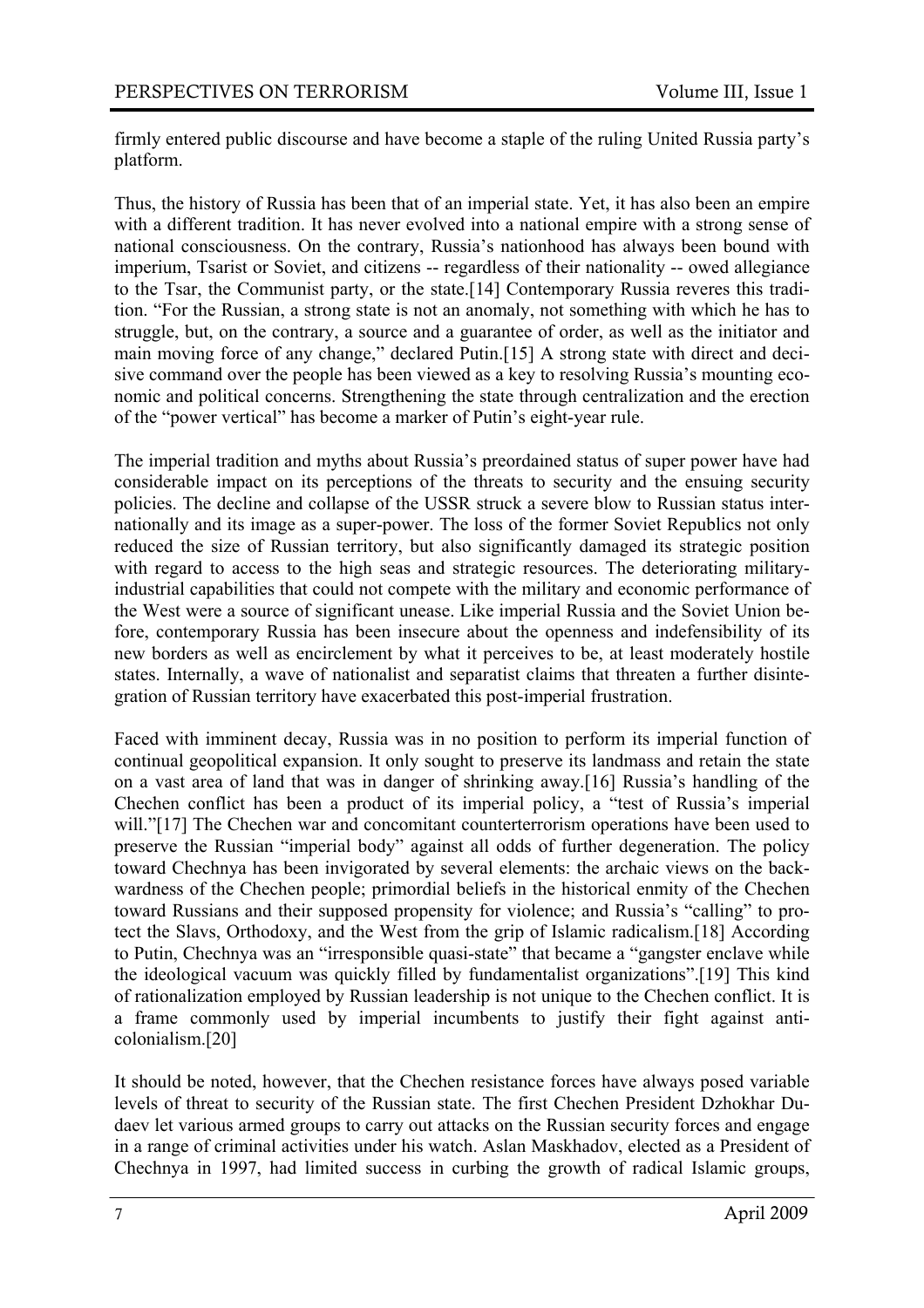which continued insurgency campaign against Moscow. Yet, the first military campaign in Chechnya was instigated by fear of the Chechen precedent for other discontent republics, and the primary motive for the Chechen war was to prevent disintegration of Russia. The second Chechen war was launched in response to insurgents' operations in Dagestan and a series of bombings in the heartland of Russia. The latter attacks were blamed on the Chechen resistance groups, a fact that has never been fully confirmed, and many analysts pondered over the role of the second war in boosting legitimacy and support for Putin. Furthermore, no level of threat can justify the extent of atrocities committed by the Russian military against the Chechen, official tolerance, if not outright support for, their discrimination, and demonization of the entire Chechen population in statements of some politicians and Russian mass media. Not only did these practices expand the support base for guerilla fighters and terrorists, they also prompted the change in the tactics of the Chechen insurgents who resorted increasingly to terrorist attacks inside and outside of Chechnya.

The Tsarist and Soviet empires were held together by strong authoritarian rule. The preservation of Russia's territory by means of the war and counterterrorism also revived authoritarianism. Against the backdrop of the military and counterterrorism operations in the North Caucasus, the government launched extensive political and administrative reforms carried out under the guise of restoring order, reducing lawlessness, and combating terrorism.

The first in a series of the state-wide transformations was aimed at eliminating dysfunctional features of Yeltsin-style federalism. Russia was divided into seven federal districts likened to the six Governorate Generals established by Alexander II in the wake of an assassination attempt in 1879.[21] The presidential envoys, heading each federal district and accountable directly to president, have been tasked with the restoration of the preeminence of federal law and order, and coordination of federal agencies' activities in the districts they head. Yet, their unofficial assignment – to monitor the threats to state security and assist in the consolidation of Putin's regime – was similar to the tasks of the Governorate General formed in the epoch of the Tsars.[22]

The 1866 assassination attempt by a young Russian revolutionary, Karakozov, gave the Tsar an excuse to take away certain municipal freedoms, and clamp down on the democratic press.[23] The Dubrovka theater crisis of 2002 and the 2004 Beslan tragedy supplied the Russian government with a pretext for abolishing direct popular elections of regional leaders. The curtailment of media and political freedoms, and establishment of barriers for electoral competition have further strengthened the powers of the ruling regime.

The reliance on repressive and simplistic military-bureaucratic solutions to complex security problems falls in line with the imperial practices of coercion and the related belief regarding the effectiveness of the use of force. The Russian government has traditionally had a low threshold for the use of violence and few scruples about using coercion over negotiation as a policy tool. The Russian security agencies have frequently been on par with the "terrorists" in terms of their indifference for human lives and disdain for individual freedom. The impunity with which crimes were committed by the Russian troops and security services' units over the course of the war and counterterrorist operations resembled the measures of the Soviet security forces and practices of the Tsarist secret police, which also operated unchecked by any law.[24] In modern Russia, as in Soviet or Tsarist times, Russian citizens have rarely had legal protection if pressure was exerted to force their collaboration, confession was extracted under duress, or arrests were made on the basis of false information.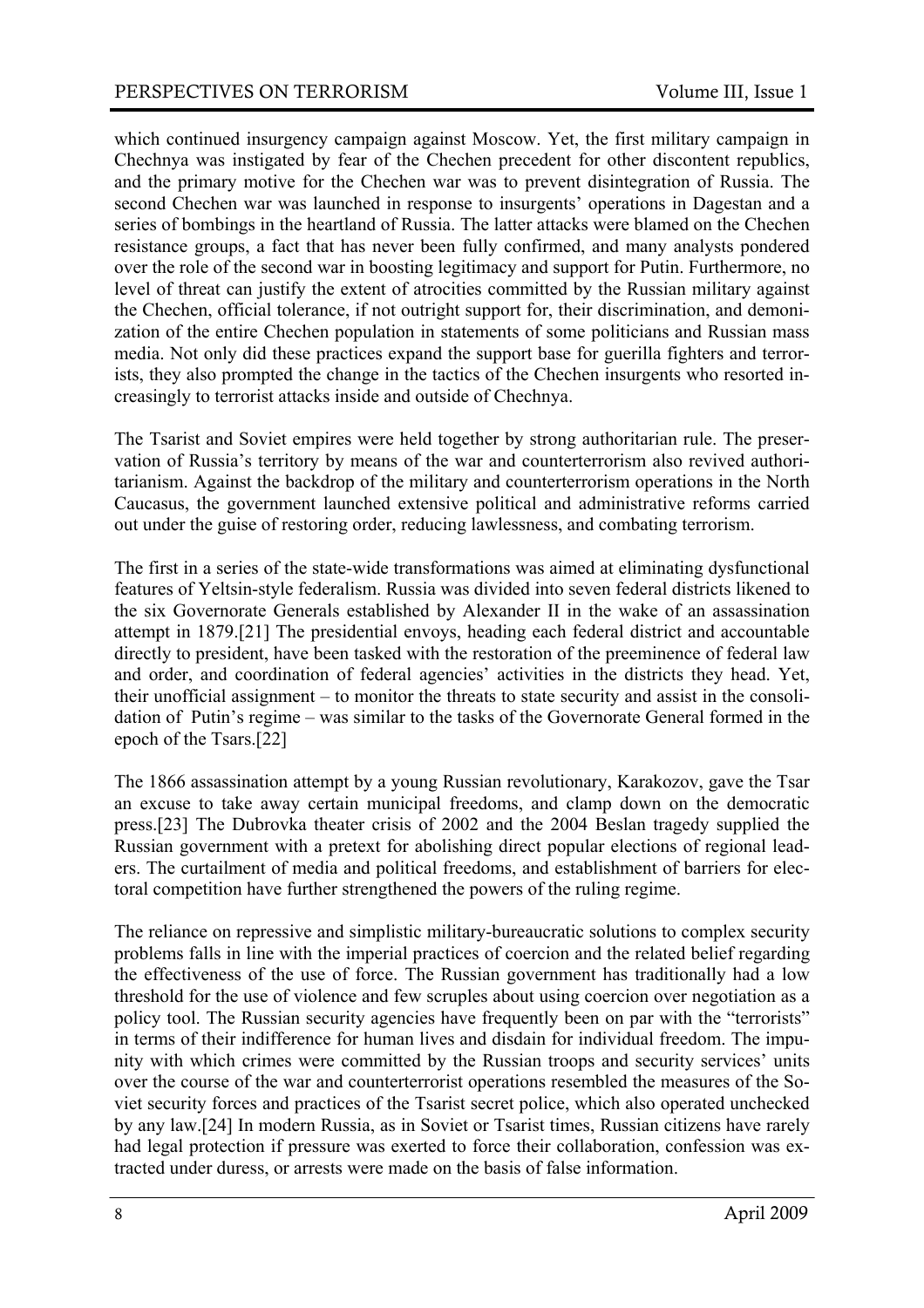To conclude, in the context of Russia's counterterrorism policy, the imperial tradition manifested itself in the notion of terrorism as an attack on the state, its interests and territory. Further, the protection of the state required the resurrection of sophisticated forms of authoritarianism. The forceful means of control is the essence of authoritarian rule. This explains the primacy of coercive, retaliatory, short-term counterterrorism responses that have been adopted by the Russian regime. The unrestricted expansion of the state's repressive powers for protection and preservation of state interests has rarely yielded good results. Instead of resolving security problems, the imperial tradition calls for their suppression. Inevitably, they re-emerge.

Mariya Y. Omelicheva is an Assistant Professor at the University of Kansas.

#### **NOTES:**

[1] Perovic, J. 2006. "Moscow's North Caucasus Quagmire." ISN Security Watch, January 6. http://www.isn.ethz.ch/news/sw/details.cfm?ID=16070.

[2] Perovic 2006/

[3] Many of Putin's administrative reforms have been inspired by the idea of consolidating Russia's strength and political unity. Putin's fortification of the "power vertical" refers to a series of administrative measures aimed at bolstering Russia's federal structure and institutions severely weakened during Yeltsin's regime.

[4] Lieven, D.C.B. 1989. "The Security Police, Civil Rights, and the Fate of the Russian Empire, 1855-1917." In Civil Rights in Imperial Russia, eds. O. Crisp and L. Edmondson. Oxford University Press, p.238.

[5] The 1998 law "On Combating Terrorism" did not differentiate between terrorism as a complex socio-economic phenomenon and individual manifestations of terrorism. It conflated goals with methods of terrorism, thus, failing to differentiate between terrorism and other types of violent crime. The 2006 law "On Counteraction to Terrorism" defines terrorism as "practice of influencing the decisions of government, local self-government or international organizations by intimidating the population or using other forms of illegal violent action" as well as the "ideology of violence". According to some legal experts, the definition of terrorism as practice and ideology lends itself to broad interpretations. There are legitimate fears about the possibility of "stretching" the definition to any offensive ideology or political agenda.

[6] Kikot', V.Y., and N.D. Eriashvili, eds. 2004. Терроризм: Борьба и Проблемы Противодействия [Terrorism: Combat and Problems of Prevention]. Moscow, Russia: UNITI, p.103; Shumilov, A.Y. and Yakushev, V.V. 2002. "Развитие Правового Регулирования Борьбы с Терроризмом в России" [Development of Legal Regulations of Combating Terrorism in Russia]. In Современный Терроризм: Теория и Практика [Contemporary Terrorism: Theory and Practice], ed. V.I. Marchenkov. Moscow: Voennyi Universitet Ministerstva Oborony RF, p.144-6.

[7] Shoumikhin, A. 2004. "Deterring Terrorism: Russian Views." National Institute for Public Policy. http://www.nipp.org/Adobe/Russian%20Web%20Page/February% 20webpage.pdf

[8] Khlobustov, O. 2005. Gosbezopasnost' ot Alexandra I do Putina [State Security from Alexander I to Putin]. Moscow: Eksimo.

[9] Shumilov, A.Y. and Safonov I.I. 2005. "Типичные Оперативно-Розыскные Версии по факту совершения террористической акции " [Typical Scenarios of Investigation and De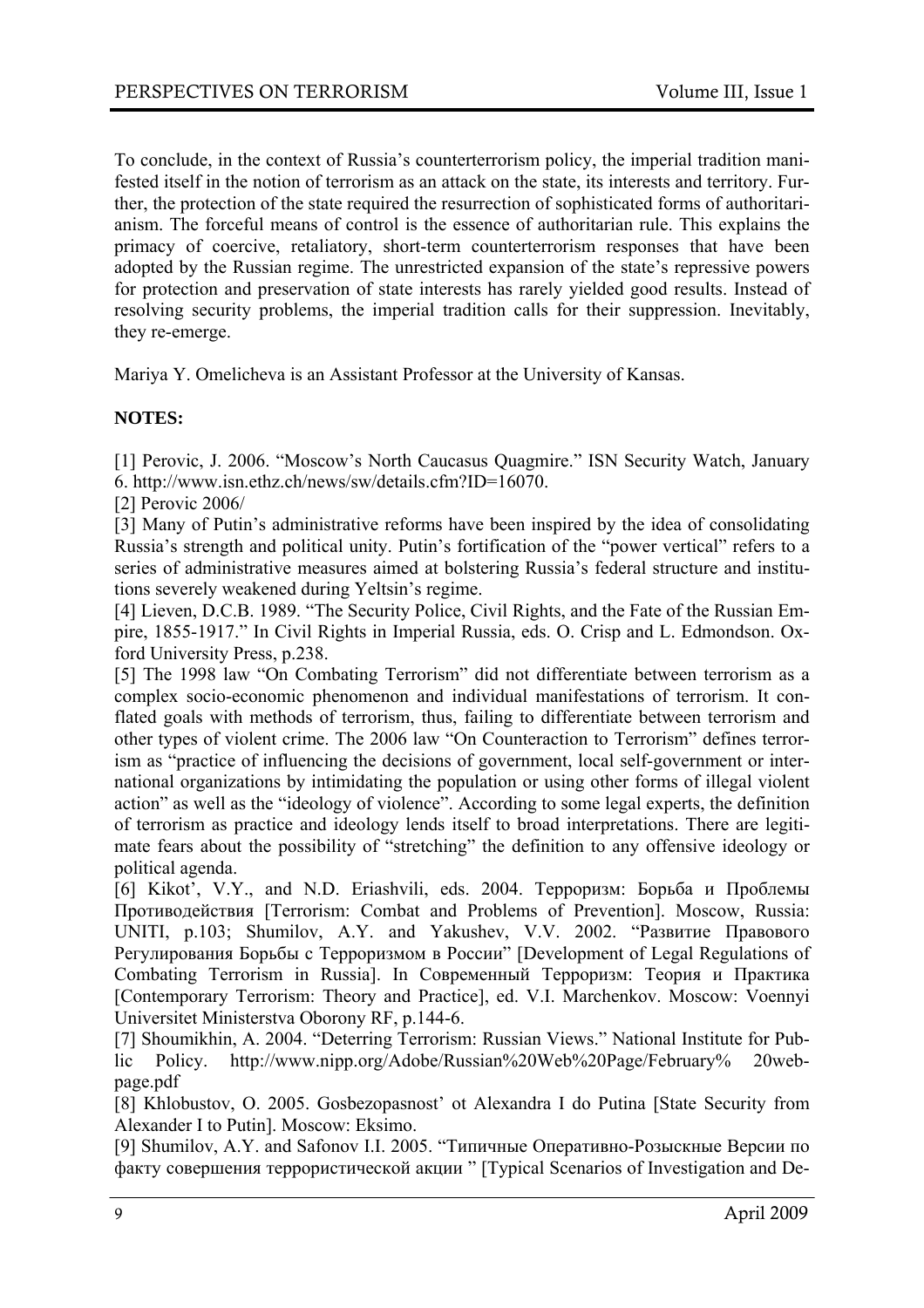tection after the Commission of a Terrorist Act]. In Терроризм: Правовые аспекты борьбы [Terrorism: Legal Aspects of Counteraction], ed. I.L. Trynov. Moscow: Eksmo, pp. 247.

[10] Trenin, D. 2001. The End of Eurasia: Russia on the Border Between Geopolitics and Globalization. Carnegie Endowment for International Peace, p.75.

[11] Barber, J. 1995. "Russia: A Crisis of Post-Imperial Viability." In Contemporary Crisis of the Nation State, ed. J. Dunn. Oxford and Cambridge: Blackwell, pp. 35-6.

[12] Pain, E. 2005. "Will Russia Transform Into a Nationalist Empire?" Russia in Global Affairs 3(2):71.

[13] Putin, V.V. 1999. "Russia at the Turn of the Millennium" as translated in R. Sakwa. 2002. Putin: Russia's Choice. London: Routledge, pp.251-62.

[14] Barber 1995, p. 35.

[15] Gavin, S. 2007. "The Russian Idea and the Discourse of Vladimir Putin," CEU Political Science Journal, 1, p. 52.

[16] Pain 2005. In his address to the Federal Assembly, Vladimir Putin described the "retention of the state on a vast area" as Russia's thousand-year project (Putin 1999).

[17] See "Russia's Future: Whither the Flying Troika," The Economist, 7 December 1991, p. 19.

[18] Hughes, J. 2007. Chechnya: From Nationalism to Jihad. Philadelphia: University of Pennsylvania Press, p. xi.

[19] Hughes 2007, p. 111.

[20] Hughes 2007, p. xi.

[21] Hughes 2007, p. 123.

[22] Petrov, N. and D. Slider. 2007. "Putin and the Regions," In Putin's Russia: Past Imperfect, Future Uncertain, ed. D.R. Herspring, 3rd edition. Lanham, MD: Rowman & Littlefield Publishers, Inc.; Trifonov, A.G., and Mezhuev B.V. 2000. "Генерал-губернаторство в Российской Системе Территориального Управления" [Governorate Generals in the Russian Territorial Administrative System]. Politicheskiye Issledovaniya 5:22-30.

[23] Bordyugov, G.A., ed. 2001. "Политическая Полиция и Политический терроризм в России (Вторая Половина XIX – начало XX вв.)" [Secret Police and Political Terrorism in Russia (Second Half of the 19th – Beginning of 20th c.). Collection of Documents. Moscow: AIRO-XX, p.10.

[24] Lieven 1989, p. 256.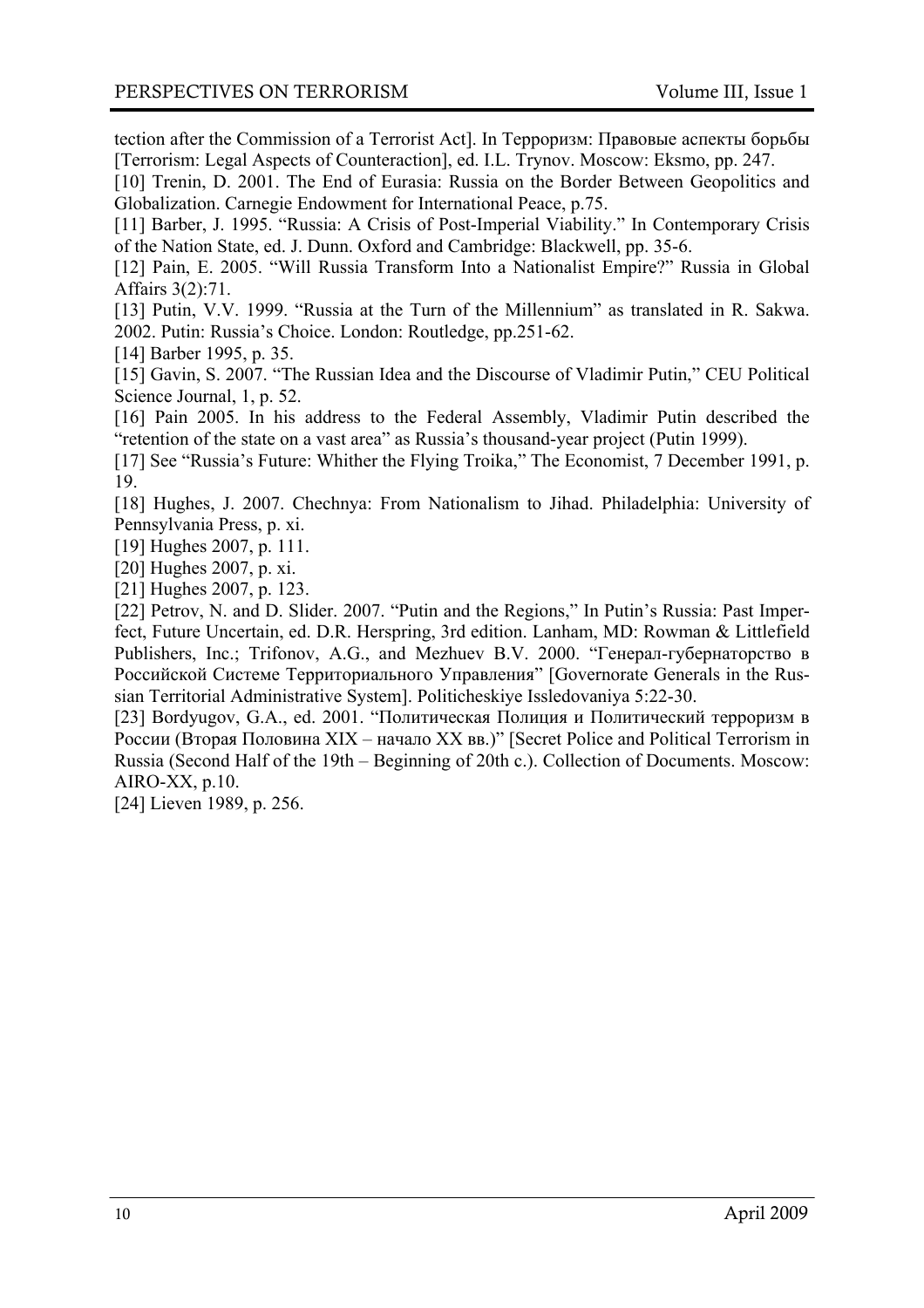#### **Suicide Terrorism as a Tool of Insurgency Campaigns: Functions, Risk Factors, and Countermeasures**

*By Luis de la Corte and Andrea Giménez-Salinas* 

#### **1. Introduction**

Suicide attacks are offensive operations where success depends upon the death of the perpetrator. In most cases, the practice of suicide bombings represents the highest point of escalation towards a maximum level of destructiveness promoted by terrorist or insurgent campaigns. On the other hand, suicide operations are methods of growing application among insurgent groups. We have only to remember the most significant armed conflicts and terrorist episodes of the last three decades: for instance, the conflicts and attacks in Lebanon, Israel, Sri Lanka, Iraq, United States, Spain, United Kingdom, Afghanistan, Pakistan, India, Algeria, Morocco, Turkey, Chechnya, Uzbekistan, etc.[1]

This paper offers a short review of the recent scientific literature about three main issues related to suicide violence. First, the strategic objectives as well as tactical and operational advantages of suicide attacks in the context of asymmetric conflicts. This will help to understand the rationale underlying the use of this tactic as well its instrumental utility following a plan designed by the leaders of an organization.

Nevertheless, suicide operations are not choices that are implemented by an organization, initially. As we explain later, usually these operations are the consequence of strategic shifts that follow strategic, tactical and operative criteria. Second, we interpret several scientific hypotheses about the socio-political causes of suicide terrorism in terms of risk factors. This could be useful to understand the conditions that might increase the probability of organizations opting for suicide methods rather than other tools of violence; whether alone or in combination with other political initiatives. Furthermore, this approach could help to design measures and policies to counter and prevent these kinds of attacks, an issue that will be addressed in the final section of this article.

#### **2. Strategic goals with tactical and operational advantages**

Contrary to some stereotypes, suicide attacks involve an instrumental logic. Rather, violent organizations chose suicide attacks from among a variety of tactical options in order to achieve certain strategic, tactical, and operational goals.[2]

The strategic goals most often associated with suicide operations are the following:

Expulsion of foreign occupying forces;

Obtaining national independence;

Destabilization or replacement of a political regime;

Intensification of a violent conflict in progress;

Interruption of some process of peaceful solutions for a political, ethnic or religious conflict.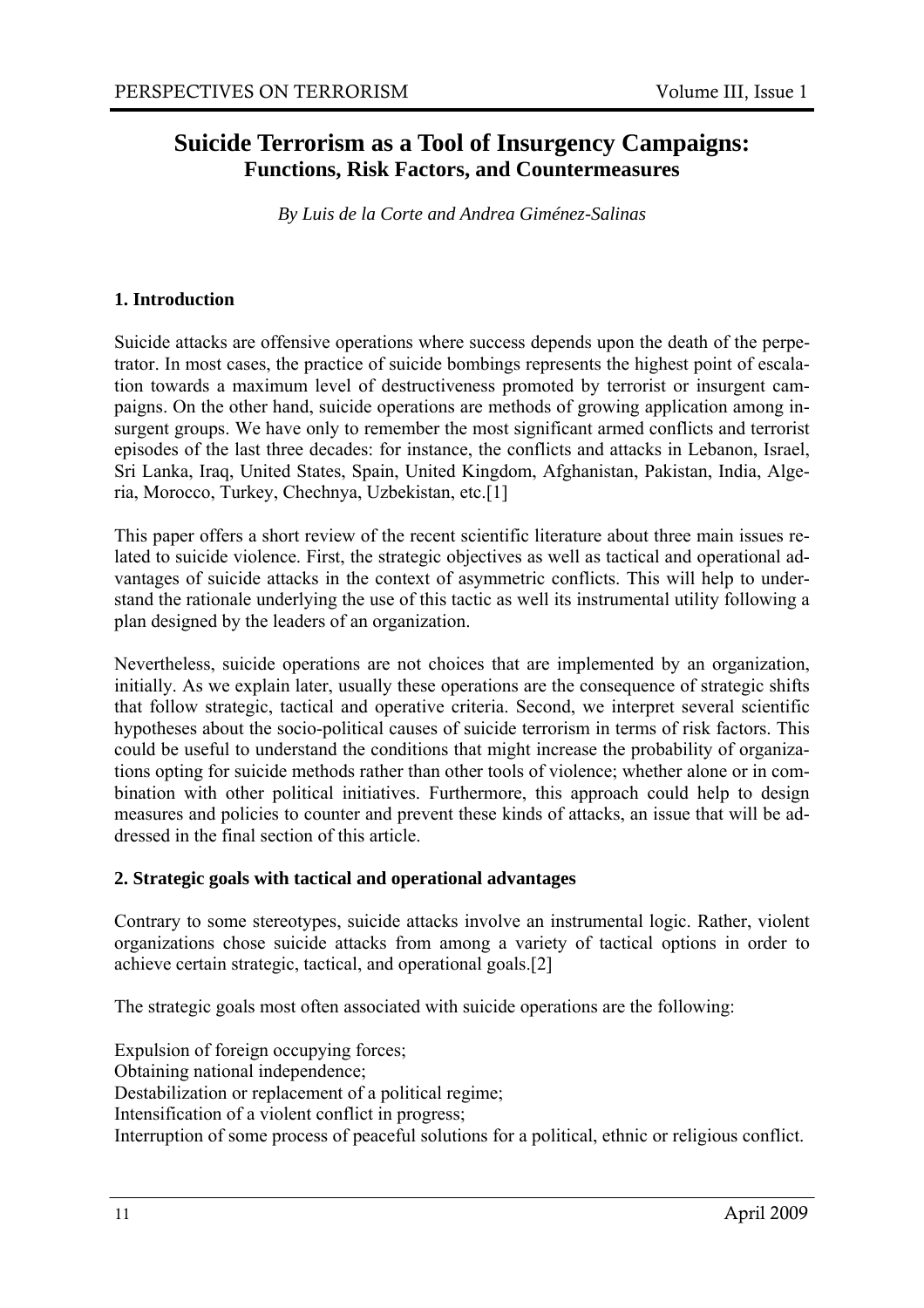It can be observed through the study of suicide campaigns conducted in Israel and Iraq that the above objectives are not necessarily contradictory. Suicide operations against Israeli targets share the same goal with other forms of violence from Palestinian radical groups: the foundation of a new state in Palestine. However, all suicide campaigns undertaken by Palestinian groups have entailed a significant increase of violence and, on more than one occasion; have been utilized to interrupt peace negotiations between Israel and the Palestine Liberation Organization (PLO).[3] In the case of Iraq, jihadi insurgent groups have directed their suicide operations against quite different targets with different purposes. Some operations are directed against Coalition Forces to expel them from the country and others against the Shiite population of Iraq in order to promote a civil war. It should be noted that each of those strategic goals could be pursued using conventional terrorist and insurgent methodologies.[4] For this reason, qualifications for suicide terrorism as a choice above other tactics should be evaluated by exploring the tactic's potential advantages over other types of violent actions. From a tactical and operational point of view, these advantages are:

- *High lethality*. Suicide operations cause much more casualties and material damage than any other typical insurgent method, especially when they are conducted against civilians. Suicide attacks have caused nearly 50% of victims registered since 1968, despite the fact that they represent a minority of the total number of terrorist incidents during that period. This makes suicide campaigns a very attractive option for the weaker contenders involved in asymmetrical conflicts.[5]
- *Intense psychological and social impact*. Because of the high number of causalities that are produced and the spectacular and illustrate the fanatical determination of its perpetrators, suicide attacks generate more anxiety, sense of helplessness, fear, and social disturbance than any other conventional violent method. Furthermore, these effects usually involve intensive media coverage.
- *Facilitates access to certain well-protected and high value political, military or symbolic targets*. For example, political leaders or public buildings.
- *Precision guaranteed by means of the attacks*. The use of suicide volunteers to activate explosive devices decreases dependence on remote controlled systems. The ability of the suicide bomber to decide the exact time and location of detonation provides the opportunity to adapt to any unforeseen change, such as an unexpected increase in protection arrangements of the target. Even if the suicide bomber would be stopped by a security force, he/she could still activate the explosive and cause some damage.
- *Simplification of the attacks and risk reduction*. The death of the suicide bombers eliminates the need to design an escape plan as well as the risk of being captured and subsequently leaking sensitive information to the adversaries.

#### **3. Risk factors of suicide campaigns**

The data and studies accumulated over the last years make it possible to identify several conditions that correlate with suicide campaigns. We interpret these conditions as factors that could contribute to on increase in the risk that an insurgent or extremist group will resort to suicide violence.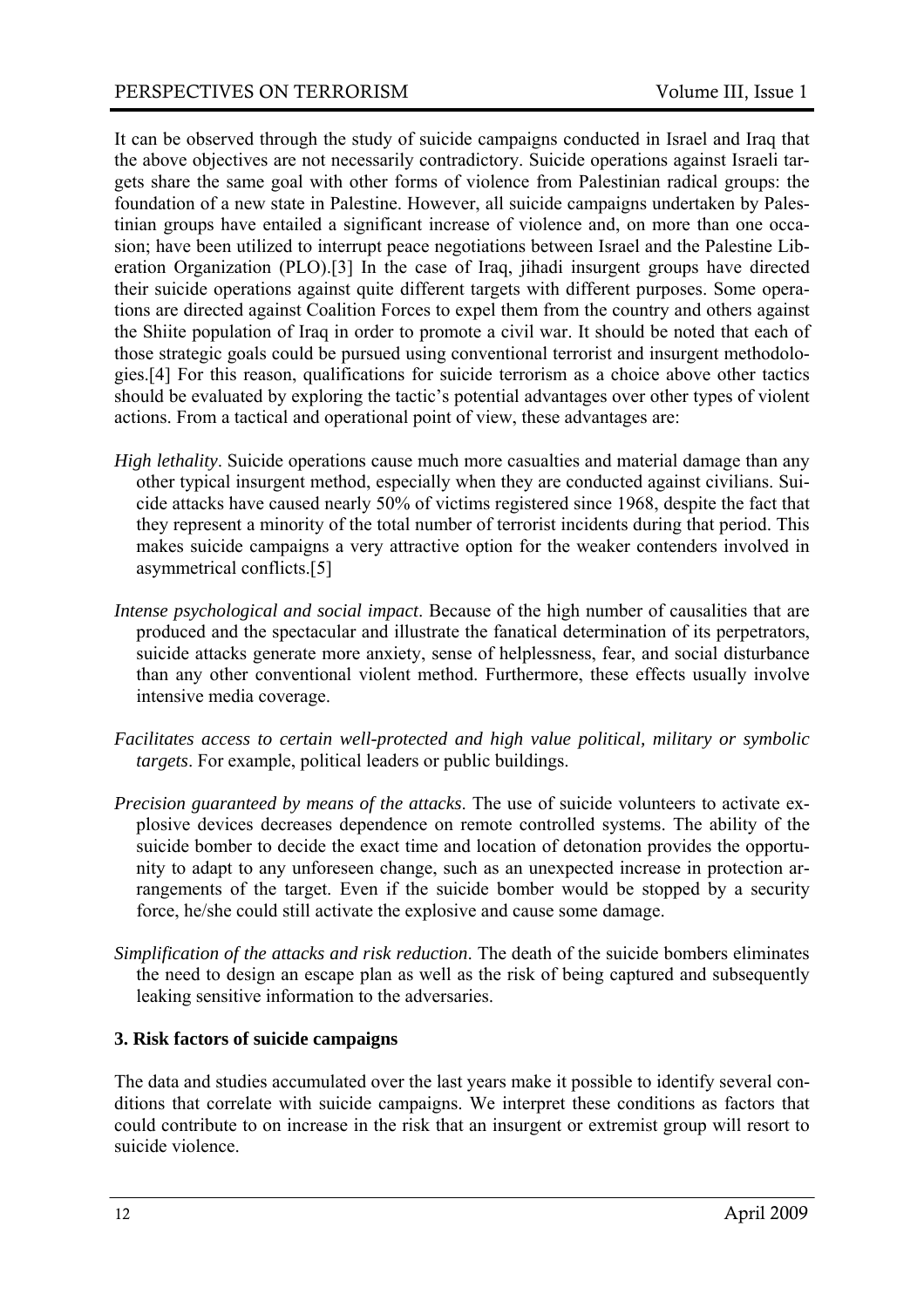At least, three main conditions are associated to the emergence of a suicide campaign. According to a theoretical model recently proposed by De la Corte and Giménez-Salinas, the satisfaction of those conditions occurs in two successive periods (see Figure 1).[6] A first phase involves the activation of collective deliberation and instrumental calculations inside an insurgent group (more specifically within its apex and its elite leadership). The ultimate outcome of this deliberation is a tactical shift in favour of promoting the use of suicide attacks. But the implementation of those operations requires two more conditions that should be simultaneously satisfied during a second phase. On one hand, the political or religious attitudes of the insurgent passive supporters must be polarized to the point that the organization favours or, at the very least, excuses the use of suicide violence. Moreover, this condition should be complemented by a radicalisation process that must be extreme enough so that the members of the organization are willing to participate in suicide operations (volunteerism is an almost universal feature of suicide attacks[7]).



**Figure 1**: **Motivational Processes that Promote Suicide Campaigns**

In the following section some risk factors are addressed to understand the conditions increasing the risk of a tactical shift to suicide methods and the risk of a process of polarization and radicalization.

#### *Risk factors related to tactical shifts*

According to available academic studies, the choice to promote a suicide campaign becomes more likely with the intervention of one or more of the three following factors [8]:

 *1)Feeling of stagnation, crisis or failure in the use of other insurgent methods*: suicide operations may be perceived as an effective method to accelerate the resolution of certain conflicts.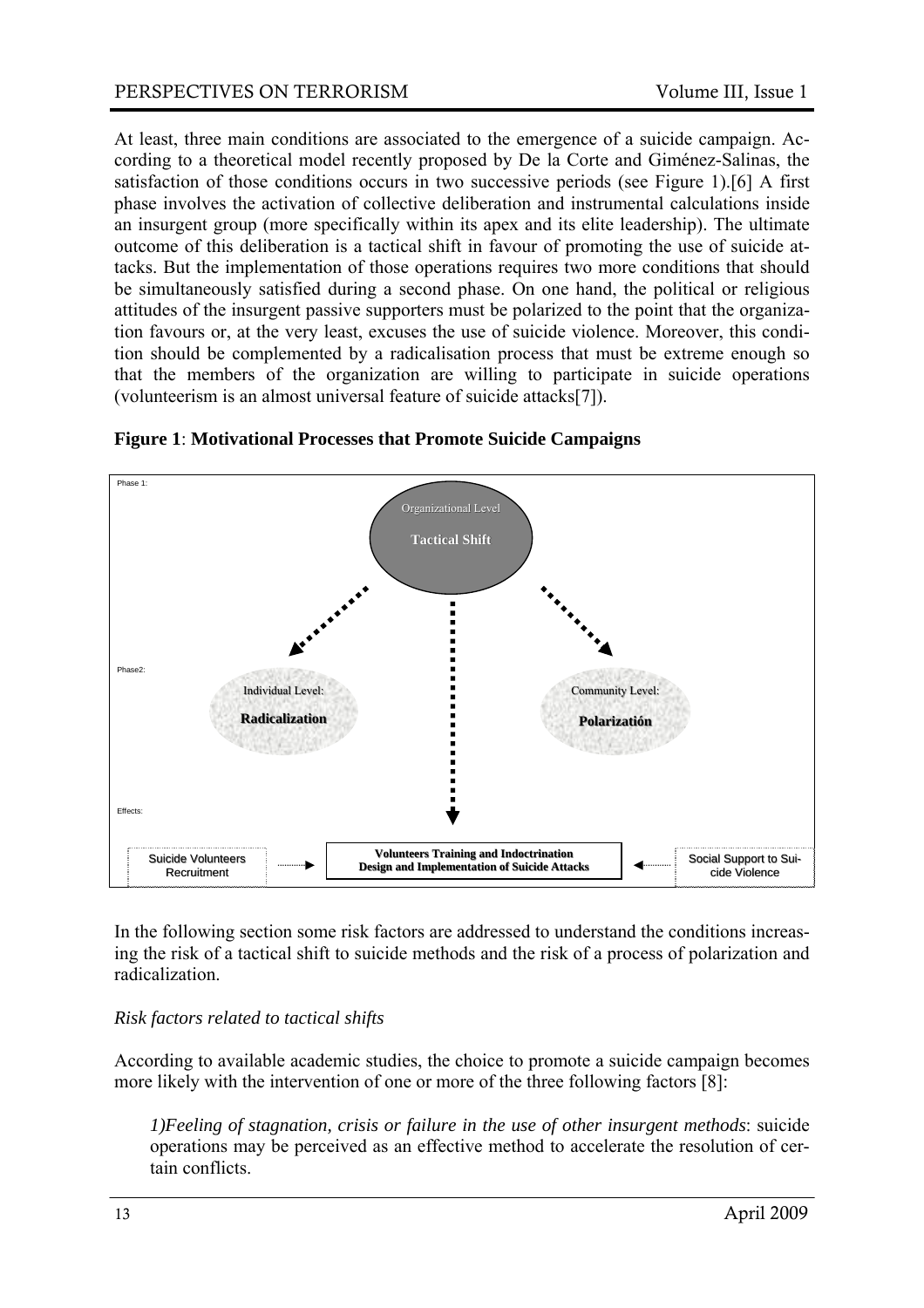*2)Coexistence of several insurgent groups pursuing equivalent goals*: one of those groups may use suicide attacks to capitalize attention on their community of reference. According to several analyses, that has been a key factor in explaining the increasing periods of suicide terrorism in places like Israel and Sri Lanka.[9]

 *3)Pre-existence of suicidal activity*: the adoption of suicide methods by an insurgent group can result in a contagion effect encouraging other groups to introduce this method into their operational repertoire. This effect can be reproduced by two types of insurgent groups: those who are involved in the same conflict and those who participate in different or distant confrontations.

#### *Risk factors related to the processes of polarization and radicalization*

The polarization and radicalization processes that fuel suicide campaigns are closely related phenomena. After all, both processes are based on very similar psychosocial effects which include an attitudinal change coherent with certain political or religious arguments and a belief set that justifies suicide campaigns. Those changes could be facilitated by the subsequent factors:

*1. Dissemination of a subculture of martyrdom*. As pointed out by Gill[10], the concept of a "subculture of martyrdom" refers to a set of beliefs and symbolic resources that have been extracted from the political culture or the religion that insurgent groups who perpetrate suicide attacks share with a constituent community. These beliefs and symbolic resources are adapted in order to build a moral interpretation of suicide attacks as a legitimate and heroic sacrifice in favour of a certain community or social collective, or as a response to a sacred obligation (in the case of suicide violence promoted by religious groups). Obviously, the spreading of a subculture of martyrdom is frequently connected with religious indoctrination and generally speaking should be understood as the result of several activities developed to attain that goal: proselytizing, preaching, charismatic leadership, propaganda, intensive indoctrination of future suicide bombers, etc. [11] The subculture of martyrdom that promotes jihadi suicide violence adds two frequent and strong motivations for "martyrdom operations": as a way of atoning for the previous sins, or as an action that would be compensated with a rewards after death and/ or some benefits to the suicide bomber's family in life (from cash bonuses to free apartments.[12]

*2. Implementation of bloody counterinsurgent strategies*. Although a universal pattern cannot be set out, the correlation between overreactions to terrorism and the increase of terrorist activity has been noted on several occasions. That premise can also be applied to suicide terrorism. The polls show that the percentages of support for "martyrdom operations" are higher in countries or regions where potential sympathizers of the insurgent groups have suffered severe repression perpetrated by institutional or foreign security forces.[13] Nevertheless, it should be noted that this is a controversial topic. For instance, the study of Pape shows that this condition does not always manifest itself in the same way. Generally speaking, there exist numerous examples of counterproductive counterinsurgent operations, in terms of how such operations contribute to an increase in suicide terrorism. Further, we can also find cases where suicide campaigns have occurred during periods of relatively lax counterinsurgent operations.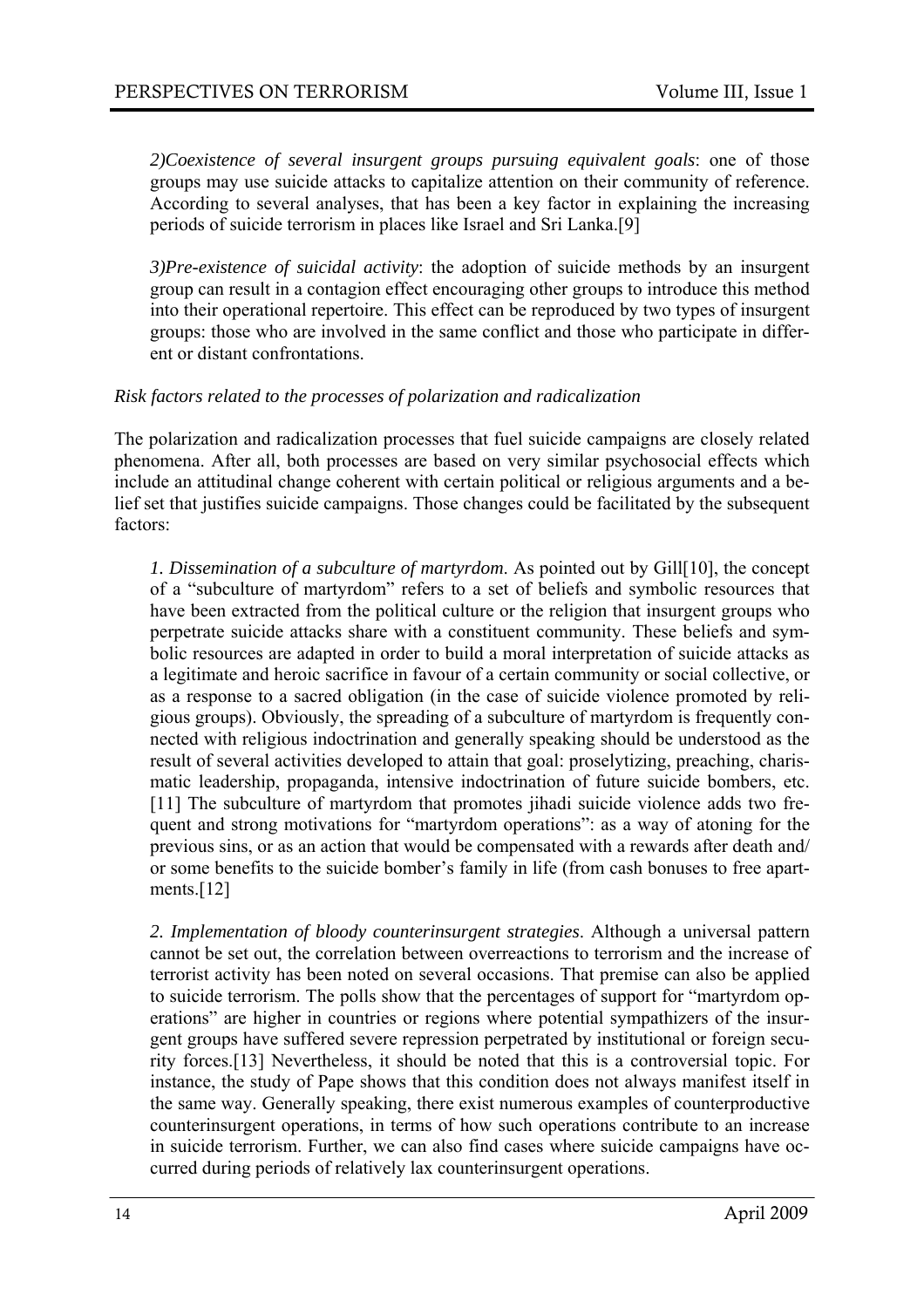*3. Higher contrast of identities between insurgents and their adversaries and targets*. Usually, the larger the perceived differences between aggressors and their enemies are, the greater the levels of violence observed. In the same way, it seems more likely for suicide campaigns to receive significant social support when the perpetrators of suicide attacks are perceived as members of a wider social community and there exists a clear contrast of identities between that community and the targets or victims of the attacks. Such contrasts may be based on any perceived difference, ranging from religion to nationality, political ideology to social status and profession (indeed, that is the reason why suicide attacks against military personnel or senior officials gain a stronger social support that those attacks carried out against civilians), etc.

#### **4. Some operational aspects**

The success of suicide operations is dependent on several conditions: a maximum level of secrecy, reconnaissance of the scene, the procurement of materials and the acquisition of information about the target. Secrecy ensures the preservation of the surprise factor, which is crucial for most operations. Familiarity with the attack's location, and information about the target, facilitates the anticipation of actions just before the attack and the planning of the suicide operation itself. Ordinarily, suicide bombers are supported by a cell whose members provide the attackers information on the target, safe accommodation, food, materials, explosive devices, and clothing, etc. Generally, just before the attack one of those members perform a final reconnaissance of the scene before engaging the suicide bomber.

There are different procedures for carrying out a suicide operation. The choice depends on the resources available to the group, the level of damage that is intended, and the identity of the target. Focusing on recent trends, the use of an explosive vest or belt rapped around the body and hidden under heavier clothing (SBBIEDs or Suicide Borne Improvised Explosive Devices) has become typical. The preparation of SBBIEDs is easy and cheap. The type of material used for these kinds of suicide attacks are often among the most powerful explosives, such as TNT or C4 (typical in Iraq), usually supplemented with shrapnel, ball bearings or nails. Some vests contain a radio transmitter which allows for remote detonation from a cell phone. This allows the planning cell to ensure that the operation goes through as planed regardless of whether or not the 'martyr' suffers from second thoughts, or if he suffers a heart attack, or is intercepted by security forces. If the attack seeks to cause civilian casualties, suicide volunteers are trained to detonate themselves in crowded places, such as bazaars or public spaces.[14]

In other cases, suicide bombers load their explosives in vehicles to crash them against their targets (VBIEDs, Vehicle Borne Improvised Explosive Devices). The use of VBIEDs increases the damage caused by the insurgents, but is a much more expensive and more complex mode of attack. The explosives used could be fuel, TNT, PE4, mortar ammunition, rockets or other artillery material. The most commonly used vehicles are motorbikes, sedans, or trucks. When cars are used several vehicles could participate in the same operation. The first car is sometimes used to distract people and break some door or barrier. Less often, suicide bombers utilize boats or airplanes to carry out their attacks, i.e. 2001 9/11 attacks.

#### **5. Some new trends**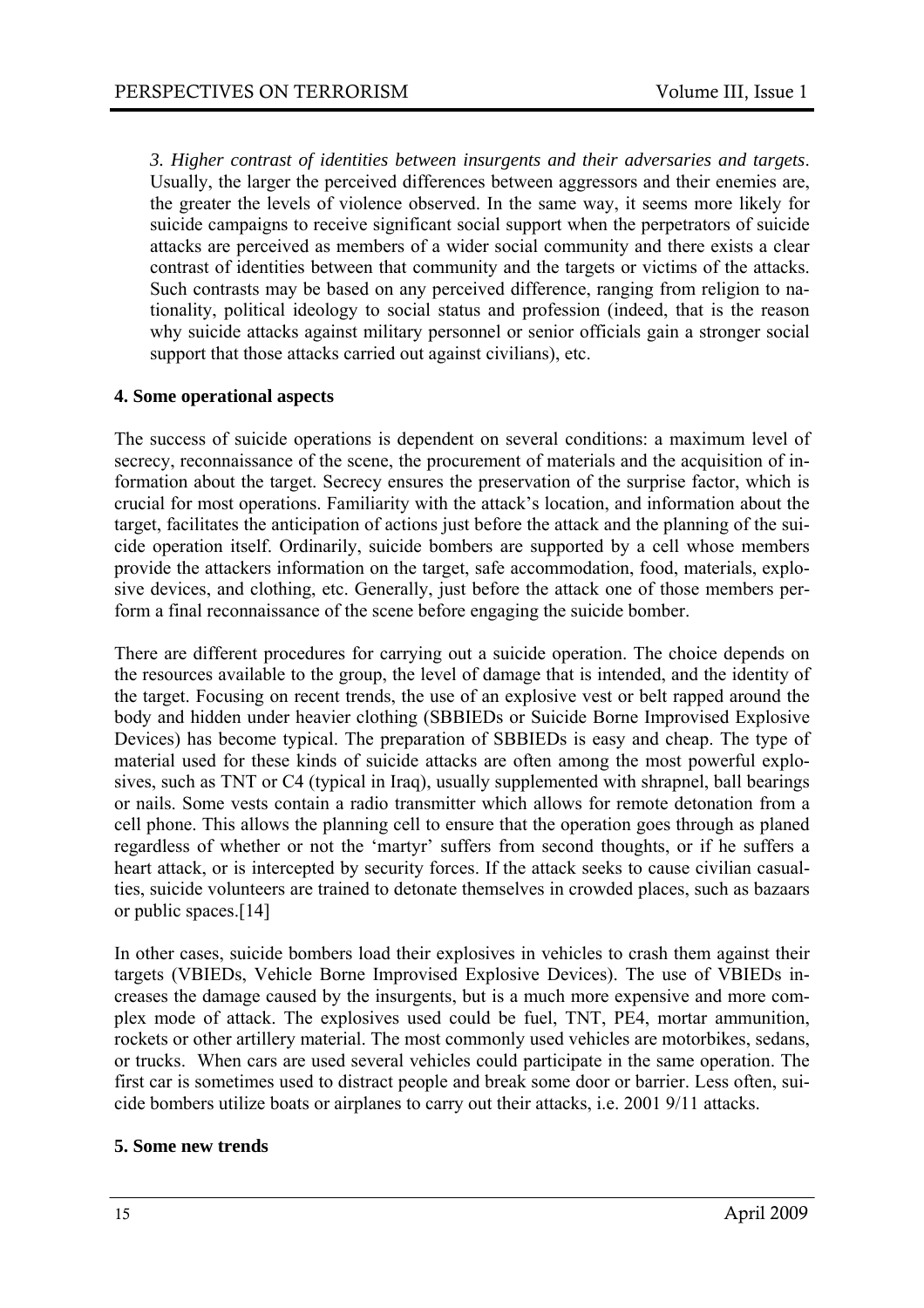There are other important trends not related with the technology of an attack. Two are the most significant: the implementation of suicide operations by small and isolated homegrown terrorist networks and suicide attacks which are carried out by women.

Until the end of the Twentieth Century well structured organizations used to have a near monopoly on the use of collective violence. This was also the pattern with respect to suicide terrorism; e.g., groups like Hezbollah, the Liberation Tigers of Tamil Eelam, Hamas, Palestinian Islamic Jihad, or Kurdistan Workers Party. The violence (suicide or not) promoted by those groups with insurgent goals traditionally fulfilled two conditions: it was a violence almost exclusively carried out inside a specific country or territory, and it was a violence that generated large amounts of support from a particular constituency. However, this classical pattern is no longer the case. Terrorist attacks (including suicide operations) are increasingly perpetrated by small, less structured and isolated networks, such as al-Qaeda and other groups integrated into the global jihadi movement. Those networks do not need to emerge within a broader constituency, who support suicide attacks, or if they do, their supporters could be a virtual constituency.[15]

The March 11<sup>th</sup> attack, whose perpetrators finally committed suicide some days after the operation in the Madrid trains, is an example of suicide violence carried out by a home-grown jihadi network. Those attacks were planned and executed in order to help insurgent movements operating in far territories by forcing the withdrawal of Spanish troops in Iraq and Afghanistan.[16] Suicide operations conducted by networks like the Madrid 3/11 group also have shown that a total differentiation among trainers and executers, which is common in other suicide insurgent organizations, is not an essential condition for suicide violence.

Although some nationalist groups like the Liberation Tigers of Tamil Eelam or the Kurdistan Workers Party have used women as suicide bombers, until recently it did seem likely that jihadi salafists would use them. There are precedents in Lebanon, from the mid 1980s, and Sri Lanka during the 90s, but the participation of women in jihadi suicide attacks has increased significantly in the past few years with examples in Palestine, Iraq, Afghanistan or Chechnya.[17] Sometimes, women who commit suicide attacks are motivated by specific reasons like the need for revenge, the death of some member of their families, the desire to prove their equality with male peers or the aspiration to escape the predestined life expected for them.[18] There are several operative advantages in using women as suicide bombers. First of all, this avoids the profiling used against men. Secondly, by simulating pregnancy, women can carry more explosives than men. Finally, suicide attacks by women capture the attention of the media easily.

As well as the use of women as suicide bombers, there is also a new trend that consists of using suicide bombers with other (traditionally) non-aggressive profiles. For example, al-Qaeda in Iraq has been using children and mentally deficient people who either freely or unwittingly participate in suicide operations.<sup>[19]</sup>

#### **6. Measures to counter suicide attacks**

It is possible to distinguish two basic types of countermeasures to suicide campaigns: defensive and offensive measures.[20]

*Defensive measures*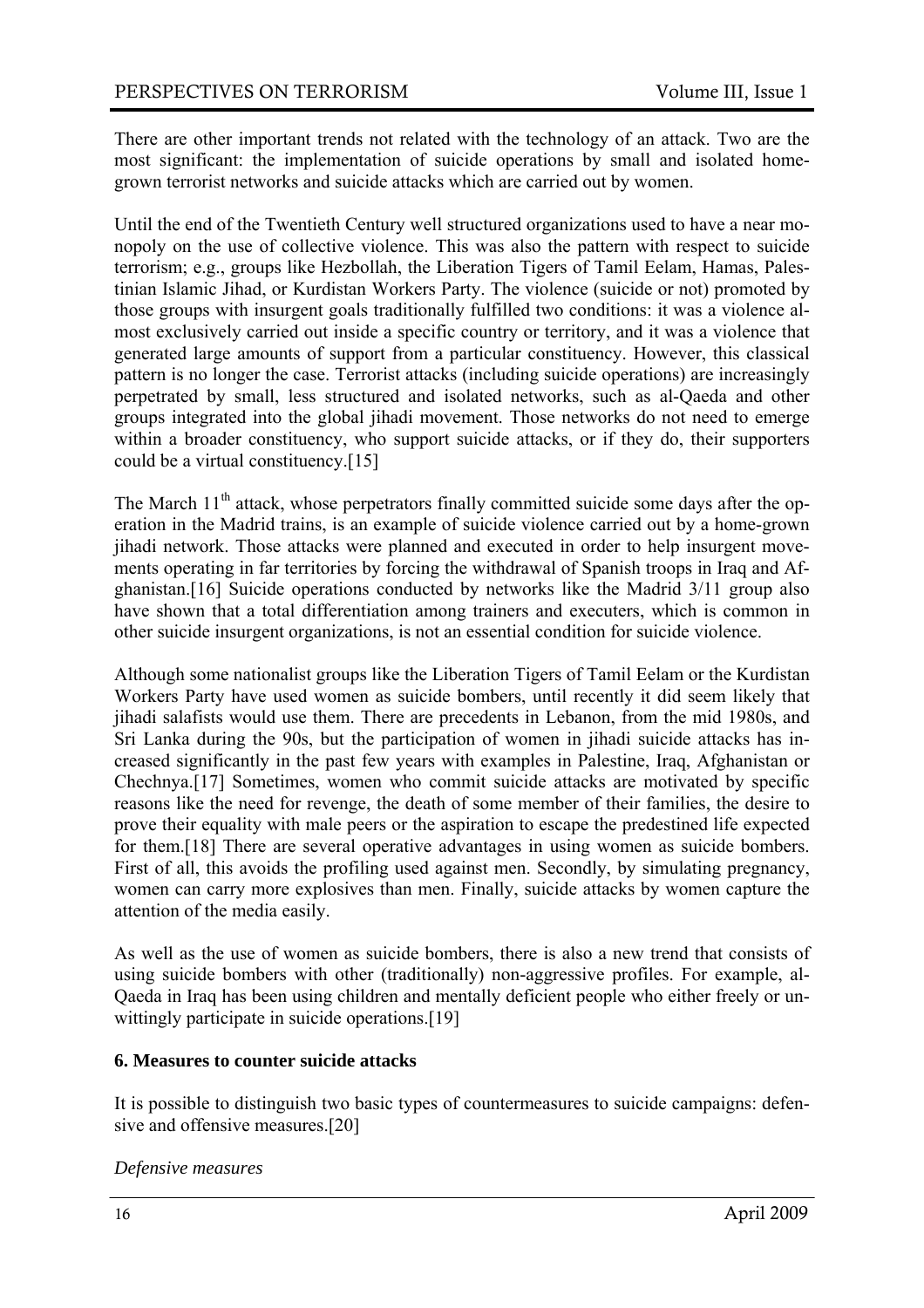Defensive measures try to keep suicide bombers from reaching their targets. These include the erection of physical barriers, the installation of cameras and surveillance systems, as well as the implementation of road blocks, border checkpoints, etc. Some restrictions can be imposed to block access to information needed for planning suicide attacks (i.e., information about key infrastructure and routes or information about targets).

Military units in conflict zones can apply further defensive measures: building perimeters, armouring light vehicles, using firearms to repel the approach of car-bombs, etc. It is not by coincidence that suicide operations recently carried out in Iraq have produced more civilian casualties than military ones, which does not mean that those operations have not damaged the work of allied counterinsurgency operations. However, by forcing military units to increase self-defense measures, suicide campaigns have contributed to the isolation of military units from the civilian population.

#### *Offensive measures*

Offensive measures are those that try to prevent or reduce the implementation of suicide attacks. A preliminary offensive measure could be pre-emptive attacks against groups that promote suicide bombings in order to reduce their resources and capabilities, i.e., destroying their training infrastructure, capturing their leaders and militants, cutting their sources of funding, etc. Nevertheless, such actions involve risks. Experiences like the Israeli-Palestinian conflict also suggest that offensive operations could help to increase the number of sympathizers willing to replace insurgents that have been arrested or killed.[21]

Collecting intelligence about radical organizations is a secondary offensive measure that cannot be underestimated. Access to sufficient and rigorous information about the intentions of radicals, their plans, resources, infrastructure, procedures, etc. is of vital importance to prevent further attacks.

Finally, it is also crucial to use any available resource to reduce the insurgent group's capabilities for recruitment. Above all, this goal requires the implementation of measures to decrease the risk factors that contribute to the radicalization and polarization processes. The following countermeasures, further this final goal.

- 1. Mollifying any political, cultural, or socioeconomic condition that could promote the sense of threat or feelings of humiliation, revenge or hate within the real or virtual collectives who can support suicide bombers and their insurgent organization.
- 2. Appling specific operative measures to reduce access to propaganda distributed for disseminating the subculture of martyrdom.
- 3. Implementing information and counterpropaganda activities to counteract the arguments and ideas used to legitimate suicide violence. It should be noted that the chance of counteracting jihadi suicide violence requires an intense cooperation with moderate leaders, institutions and members of the Muslim community.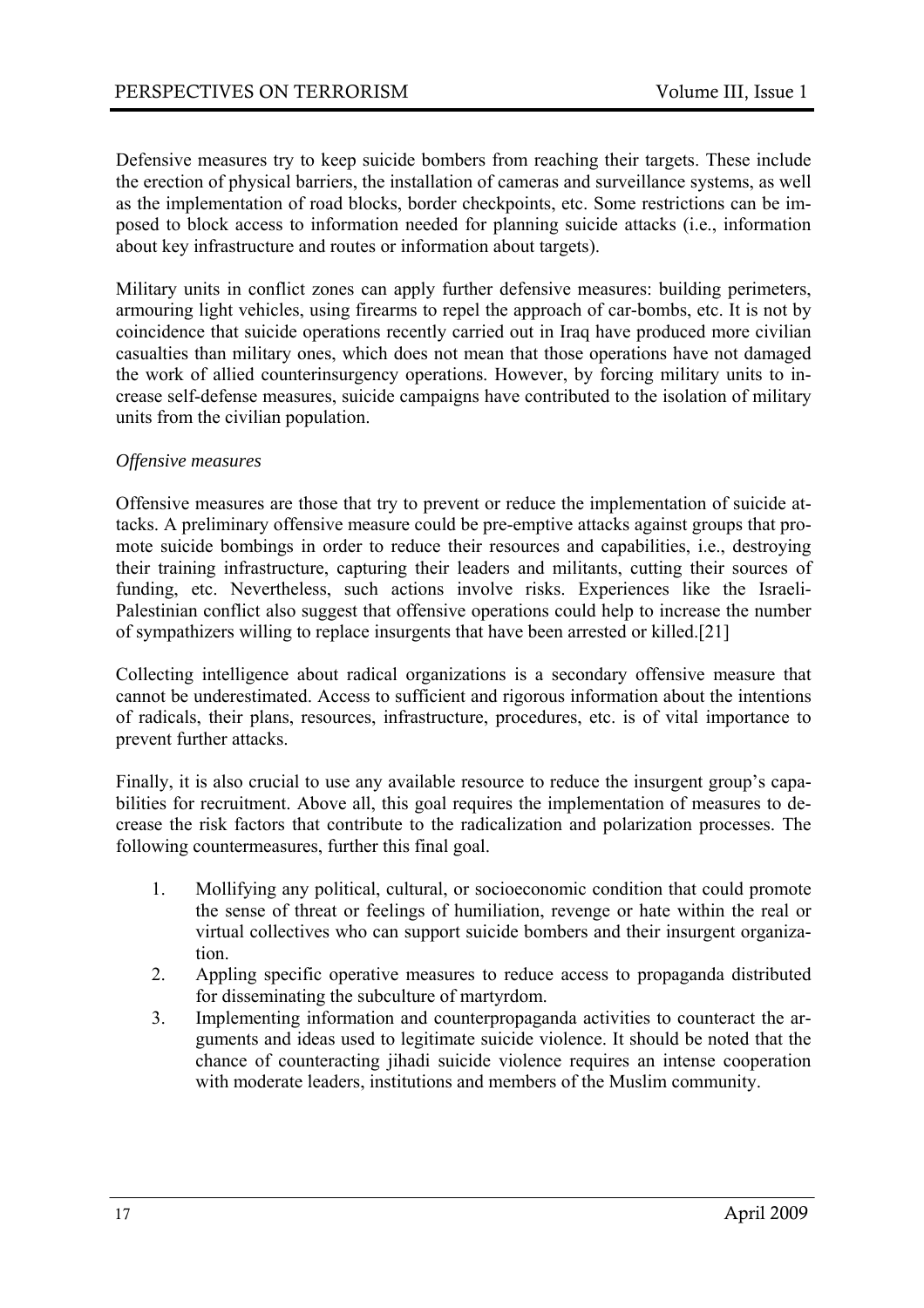*Luis de la Corte* is a Professor of social psychology at the Universidad Autónoma de Madrid, and an investigator at Athena Intelligence.

*Andrea Giménez-Salinas* is a Professor at the Universidad Autónoma de Madrid

#### **NOTES:**

[1] Silke has offered an interesting review about historic examples of suicide political violence; see Silke, A. (2006). The role of suicide in politics, conflict and terrorism. Terrorism and Political Violence 18, 35-46.

[2] Pape, R. A. (2005). Dying to win. The Strategic Logic of Suicide Terrorism. New York: Random House; Ganor, B. (2001). Suicide terrorism: An overview. Institute of Counterterrorism. available from: http://www.ict.org.il/articledet.cfm?articleid=128; DCSINT (2005). Suicide bombing in the COE. Washington: US Army Training and Doctrine Command-Deputy Chief of Staff for Intelligence and to Win.

[3] Gupta, D. K. and Mundra, K. (2005). Suicide bombing as a strategic weapon. An empirical investigation of Hamas and Islamic Jihad. Terrorism and Political Violence 5, 17, 573- 598.

[4] Hafez, M. (2007). Martyrdom mythology in Iraq: how jihadists frame suicide terrorism in videos and biographies. Terrorism and Political Violence 19, 1 95-115.

[5] Attran, S. (2006). The moral logic and growth of suicide terrorism. The Washington Quarterly, 29, 127-147. De la Corte, L y Giménez-Salinas, A. (in press). Terrorismo suicida: motivos y procesos psicosociales que lo promueven. Revista de Psicología Social.

[6] De la Corte, L y Giménez-Salinas, A. (in press). Terrorismo suicida: motivos y procesos psicosociales que lo promueven. Revista de Psicología Social. The theoretical model proposed by De la Corte and Giménez-Salinas has been partially inspired by a work of A. Pedahzur; see Pedahzur, A. (2004). Toward an analytical model of suicide terrorism. A comment. Terrorism and Political Violence 16, 4, 841-844.

[7] Josrojavar, F. (2002). Les nouveaux martyrs d´Allah. Paris: Flammarion.

[8] Bloom, M. (2005). Dying to kill. The Allure of Suicide Terror. New York: Columbia University Press; Pape, R. A. (2005). Dying to win. The Strategic Logic of Suicide Terrorism. New York: Random House; Goodwin, J (2006). What do we know about suicide terrorism? Sociological Forum, 21, 2, 315-330.

[9] Bloom, M. (2005). Dying to kill. The Allure of Suicide Terror. New York: Columbia University Press, pp. 94-97

[10] Gill, P. (2007). A multidimensional approach to suicide bombing. International Journal of Conflict and Violence 1, 2, 142-159.

[11] Gill, P. (2007). A multidimensional approach to suicide bombing. International Journal of Conflict and Violence 1, 2, p 146-148.

[12] DCSINT (2005). Suicide bombing in the COE. Washington: US Army Training and Doctrine Command-Deputy Chief of Staff for Intelligence and to Win.

[13] See the different positions of Pape, R. E. (2005). Dying to win. The Strategic Logic of Suicide Terrorism. New York: Random House; Bloom (2005) Dying to kill. The Allure of Suicide Terror. New York: Columbia University Press, and Gambetta, D. (2006). Making sense of suicide missions. Oxford: Oxford University Press.

[14] Medea Group (2007). Suicide Bomber Tactics. Strategic Security and Analysis: Islamic Terrorist Field Training& Tactics, 2, 1 (5).

[15] Gill, P. (2007). A multidimensional approach to suicide bombing. International Journal of Conflict and Violence 1, 2, 142-159.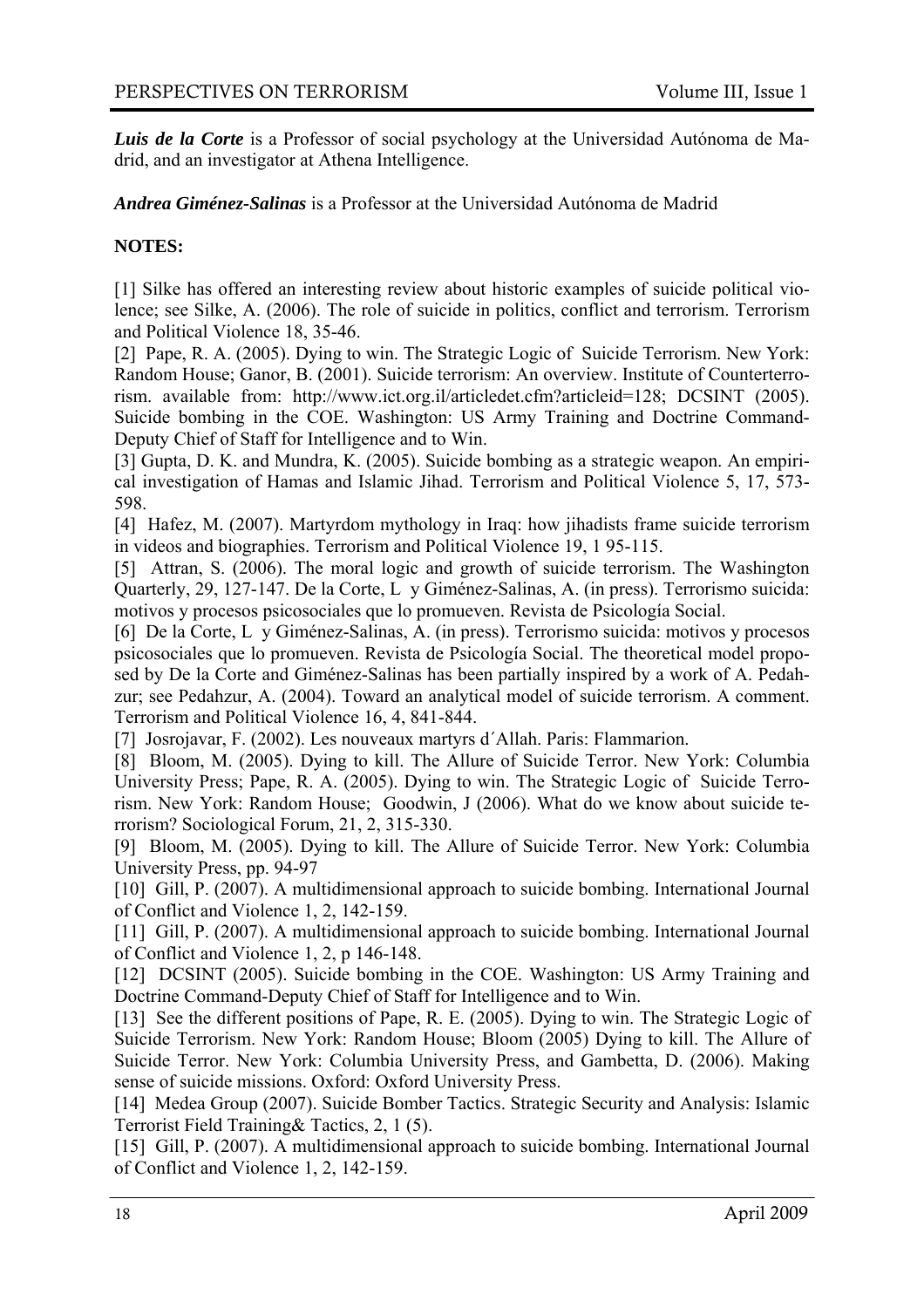[16] De la Corte, L y Jordán, J. (2007). La yihad terrorista. Madrid: Síntesis, pp. 246-254.

[17] Medea Group (2007) Female Suicide Bombers-Practical Implications. Strategic Security and Analysis: Islamic Terrorist Field Training& Tactics, 2, 2 (5). Zedalis, D. D. (2004). Female Suicide Bombers, US Army War College Strategic Studies Institute. Schweitzer, Yoram, et al. (2006), "Female Suicide Bombers: Dying for Equality?", Memorandum, nº 84, Jaffee Center for Strategic Studies, Tel Aviv University.

[18] Beyler, C. (2003). Messengers of Death: Female Sucide Bombers. ICT Research Paper, 12; available from: http://www.ict.org.il/articlesdet.cfm?articleid=470

[19] "Al-Qaeda is targeting orphans, street children and mentally disabled children as suicide bomber recruits as well as women". Jihad Watch: available from: http:// www.jihadwatch.org/archives/022922.php

[20] Kronin, A. K. (2003). Terrorists and suicide attacks. Washington: CSR Report RL32058.

[21] Again see Bloom, M. (2005). Dying to kill. The Allure of Suicide Terror. New York: Columbia University Press; Gupta, D. K. and Mundra, K. (2005), Gupta, D. K. and Mundra, K. (2005). Suicide bombing as a strategic weapon. An empirical investigation of Hamas and Islamic Jihad. Terrorism and Political Violence 5, 17, 573-598; Gambetta, D. (2006). Making sense of suicide missions. Oxford: Oxford University Press.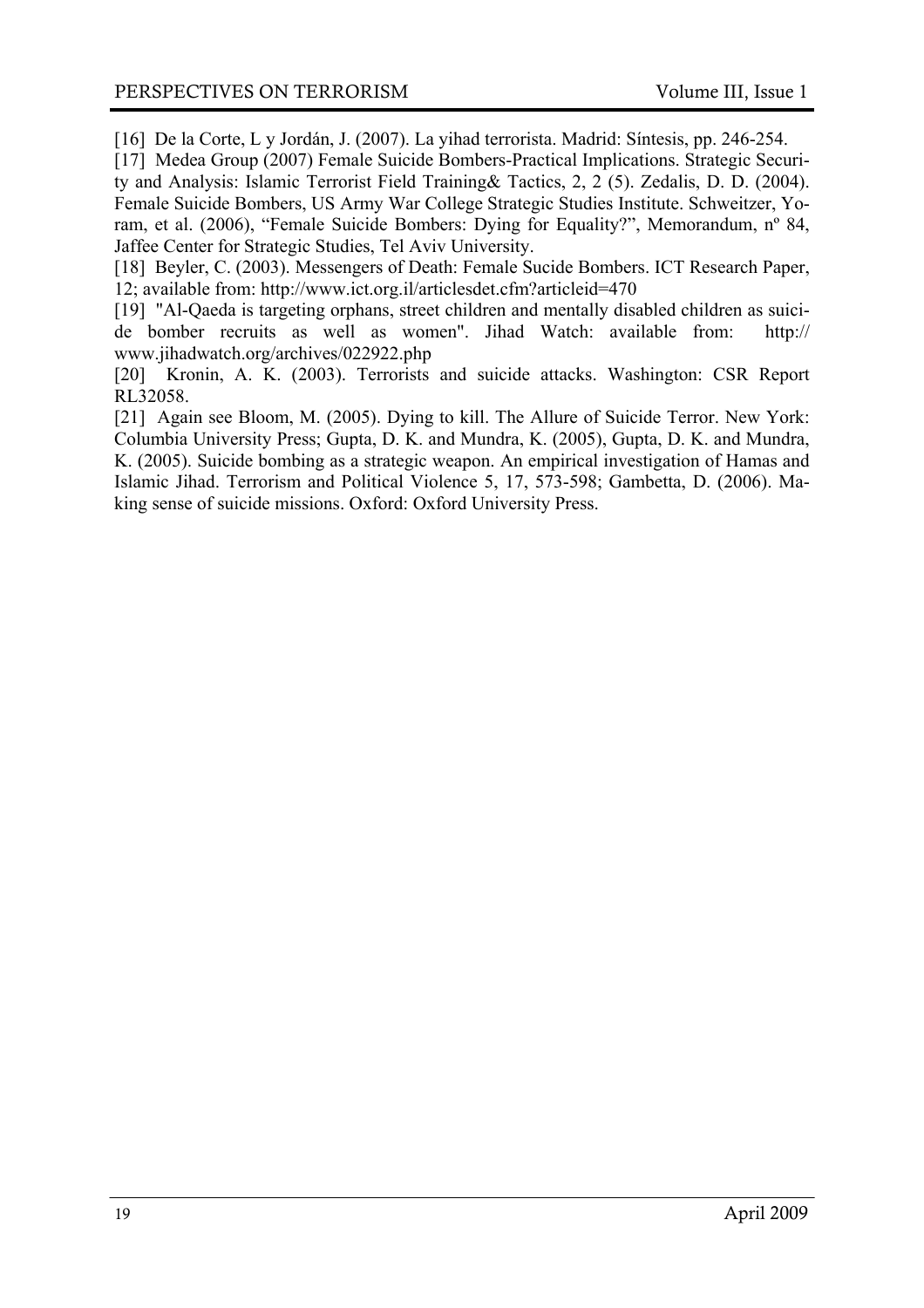#### **A Perspective on Intelligence Reform**

*By Charles S. Faddis* 

Several years ago, while I was working operationally overseas, a team of analysts visited our office from headquarters in Washington, DC. These officers were on a tour of the region, and one of them offered to give a briefing to our local personnel regarding a terrorist group active in the country to which I was assigned and on which a lengthy piece of finished analysis had just been completed. The briefer, who had written the analysis, had reached a number of very interesting conclusions concerning the evolution of the group and believed that he was able to make a number of very detailed predictions regarding the direction this group would take in the future. Among other things, he was convinced that the group was losing support, was unable to maintain its previous level of activity and was likely to decline precipitously in significance in the months and years ahead. It was, in his opinion, no longer a serious threat to American interests. The briefing was well done, tight, focused, and, unlike so many such presentations, captivating.

It was also absolutely wrong.

I had run many of the sources which had produced the intelligence on which this analysis was based. I knew that the only thing that had changed regarding this group was our access. Where once we had significant detail on the internal workings of the terrorist organization in question, and a clear understanding of the complexity of its operations and the breadth of its capabilities, we were now slowly going blind. The group had not evolved. It was not losing support. We were simply unable to maintain access. The danger from this group was not declining. It was increasing.

It was a stark reminder of an obvious but frequently forgotten truth. You cannot analyze information you do not have, and your analysis is only as good as the intelligence on which it is based. You can listen to rumors, draw inferences from tiny snippets of information, and extrapolate from other known cases all you want. In the end, if you do not have hard facts, you are guessing, and, as events over the last many years show, in the business of terrorism you are often guessing wrong.

Seven years ago an al-Qaeda terrorist attack on U.S. soil killed roughly three-thousand Americans. Any number of American agencies and departments failed miserably in the discharge of their responsibilities on that occasion. First and foremost, 9/11 was a failure on the part of the Central Intelligence Agency (CIA). Put simply, we did not have the sources inside al-Qaeda we needed to warn us of the coming attack. Just as it had been on so many prior occasions, the U.S. was caught flat-footed and dealt a staggering blow. This time, however,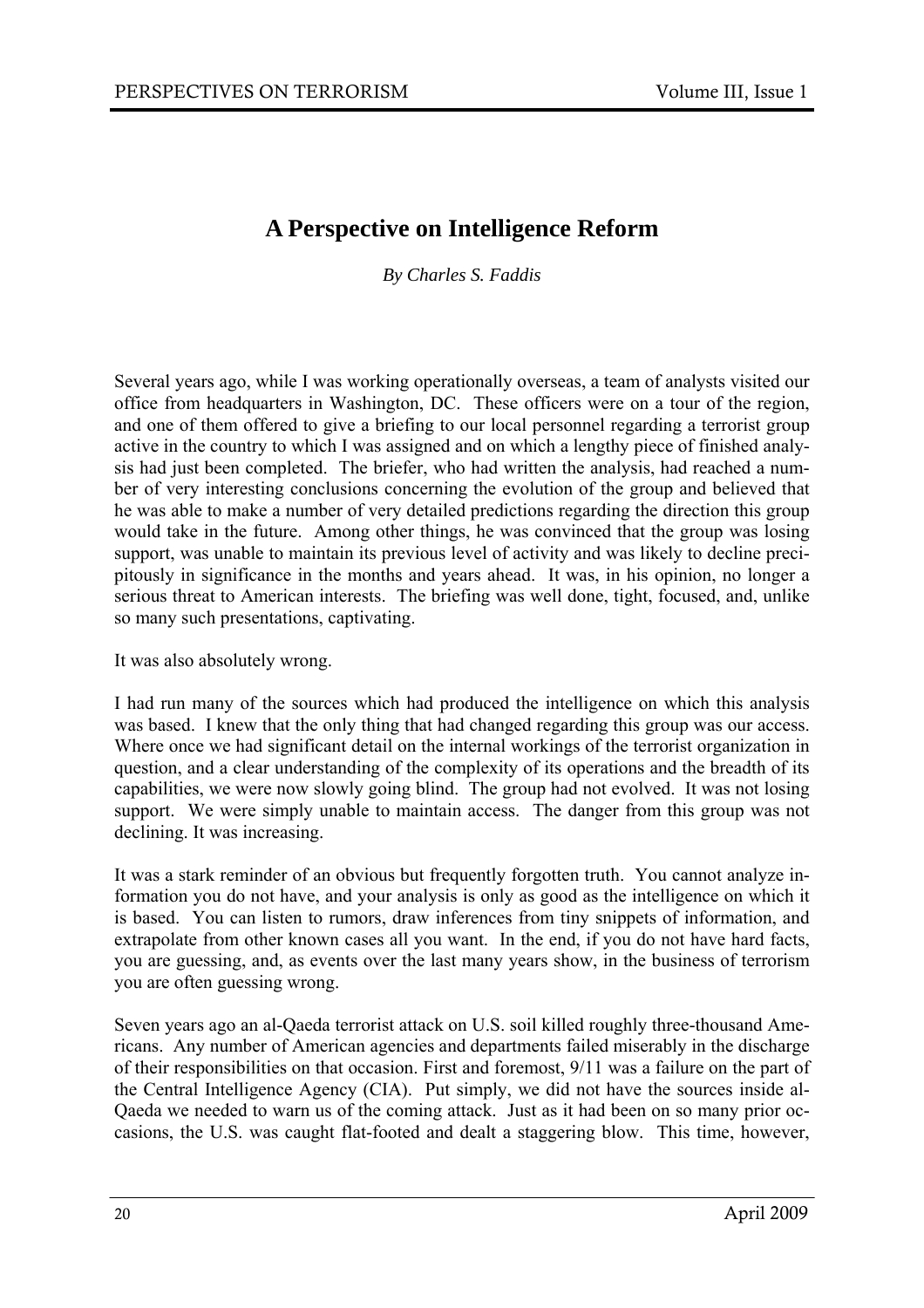the impact was that much greater in that the attack occurred on U.S. soil and the death toll was enormous.

In the wake of these attacks and the subsequent intelligence errors concerning WMD in Iraq, the United States Government instituted a whole raft of "reforms" within the American Intelligence Community (IC). The most notable of these was the creation of an office of Director of National Intelligence, the DNI, who was charged with the task of coordinating the activities and budgets of the numerous separate intelligence agencies, which make up the IC. Whether or not he has the power to do this task remains to be seen. It should be remembered that prior to 9/11 there already was an individual, the Director of the CIA, whose job it was to run the IC. That he failed completely to direct and coordinate the activities of this sprawling community, which is overwhelmingly under the direction of the Pentagon, was directly attributable to the fact that he had no substantial authority to back up what was in reality a largely symbolic position.

In like fashion, all sorts of other changes and "reforms" were rolled out across the IC. Additional layers of bureaucracy were added in many organizations. New procedures were implemented with the goal of ensuring wider distribution of sensitive information both within the IC and to local law enforcement. Some of these made sense and were long overdue. Many of them had nothing to do with the problems at hand and were a reflection of the fact that bureaucracies and bureaucrats, left to their own devices, will always do what they do best. They will create rules, procedures and regulations.

Nothing in any of this addressed the most significant issue: the failure of the CIA to collect the human intelligence required to have provided advance warning of the pending attacks. The fact remained that the CIA, the United States' premier intelligence organization, for a variety of reasons which I will delineate, remained incapable of performing its primary mission and safeguarding the nation it served.

The CIA is crippled by a whole host of ailments. Some of the wounds are self-inflicted. Many of them are not. None of them are curable by the addition of more bureaucracy and yet more layers of supervision, coordination and oversight. Meetings, PowerPoint presentations and long term strategic plans penned by individuals who have never met a terrorist and would not know one if they tripped over him do not produce intelligence reports.

The CIA, which began life once long ago in the mists of time as a band of bold, aggressive, highly creative individuals called the Office of Strategic Services (OSS), has become a stiff, rigid, overly bureaucratic structure dominated not by risk takers and rule breakers but by cautious, ladder-climbing bureaucrats. It has, in short, lost what made it special and capable of doing the impossible and transformed into just another plodding federal agency. In this context, therefore, all changes and "reforms" which add yet more bureaucracy and more "drag" take us not toward a solution but in exactly the wrong direction.

What exists as the CIA today is largely a product of the Cold War. It is a structure designed to collect information within the context of a long, largely static strategic struggle. It uses as its primary collection mechanism officially covered officers assigned abroad and targets mostly foreign officials. In the context of a worldwide confrontation with the Soviet Union, which lasted for decades, this structure generally made sense. It allowed the United States to place large numbers of personnel abroad, relatively quickly and cheaply, and it positioned those officers to work against their adversaries, Soviet intelligence and their allies.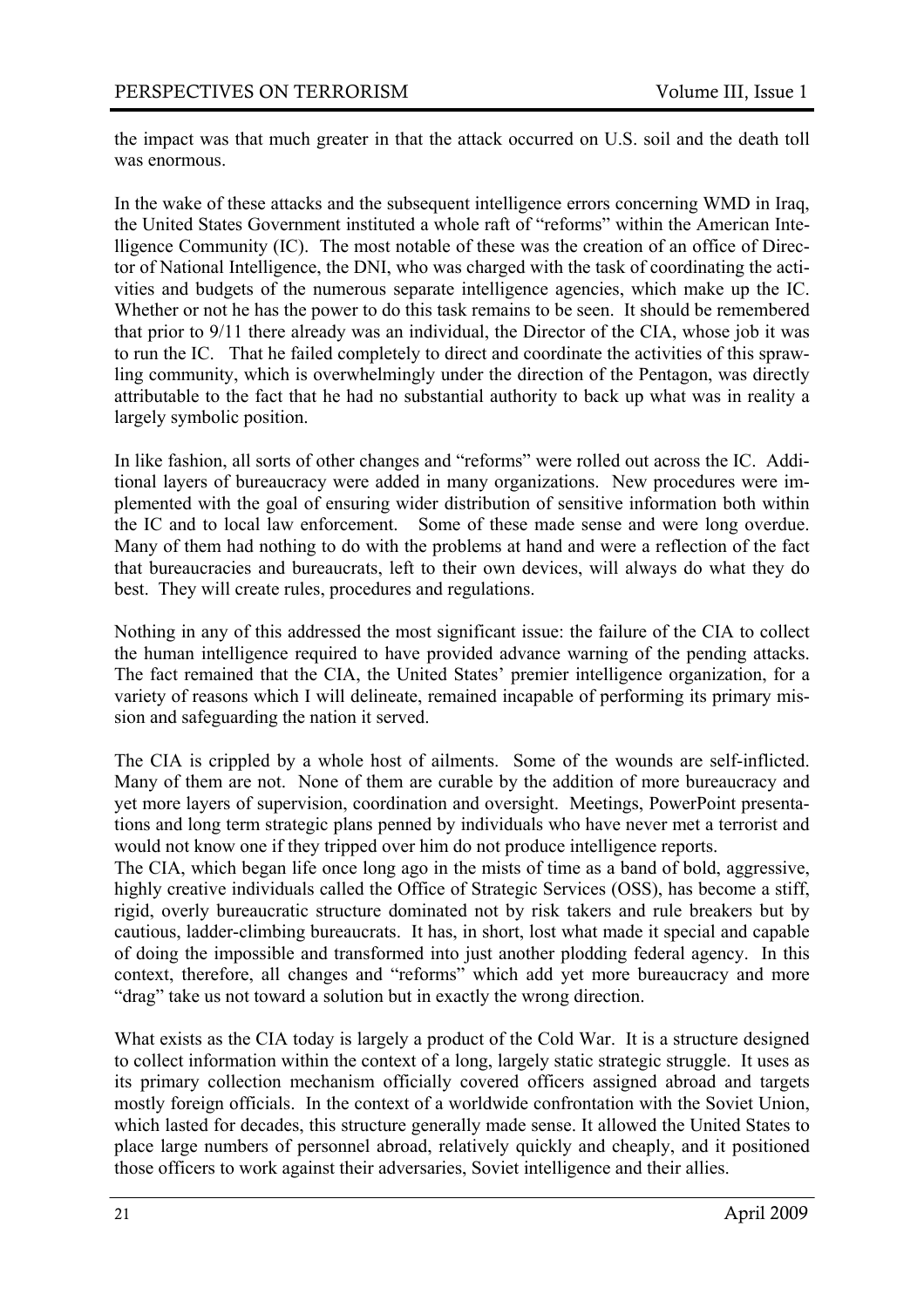Such a structure makes no sense whatsoever given the primary targets against which the organization is required to work today. If I am serving under official cover in a Third World country today, I am likely in a good position to make contact with local officials, with prominent members of the business and academic communities and to focus on other officials from nations hostile to American interests. My status as an American official, however, will be of no value whatsoever in gaining me access to members of terrorist groups, individuals involved in the smuggling of radiological material or drug cartels. At best, my status in the country will be of no help at all. To the extent I am required to live and work in true name and attract attention to myself via my official duties, my cover may, in fact, be a great hindrance.

Just as important as the structure of the organization, however, is its culture and its philosophical approach to risk and the conduct of operations. An agency built to collect long-term strategic intelligence via officially covered officers placed abroad develops a certain approach to risk taking. The emphasis is placed on the avoidance of a "flap", a diplomatic incident. Operations which have the potential to turn ugly or to go wrong are avoided and the risk versus gain analysis is heavily weighted toward eliminating risk. If it comes to a choice between running an operation (op) or making sure that nothing goes wrong, the op is likely not to be run. There will always be time later to come back and make another attempt at collection. Threats are thought of as distant and slow in evolution.

Over time this approach becomes embedded in the culture of the organization. Officers are not routinely subjected to physical risk. They understand that, if caught, they may be questioned briefly, but the worst that will happen is that they will be sent home prematurely. They come to accept this as a way of life, and, gradually, they come to regard any level of risk beyond this to be unacceptable. An operation which has the potential to lead to the capture or death of a staff officer is simply considered "too risky".

This focus on risk avoidance has been intensified by the political pressures on the CIA. Again and again, the President of the United States has called upon the CIA to conduct activities which were not supported by the Congress. In some cases, such as the Iran-Contra affair, these activities were, in fact, conducted contrary to explicit legislative prohibitions. When uncovered, these activities have provoked vicious Congressional responses, and significant numbers of CIA officers have either been forced into early retirement or prosecuted as a result.

Congress for its part, while entrusted with oversight authority, has chosen to focus more on making political hay out of CIA mistakes than it has on constructive engagement. Agency officers routinely find themselves being used as pawns in a power struggle between the Executive and Legislative branches of the United States Government. The result is predictable. Career officers, with spouses, children, mortgages and college expenses to think about keep their heads down, choose the safe route and avoid pushing the envelope.

During the Cold War the consequences of these problem were often less apparent. When you are trying to collect information on Soviet missile forces within the broader framework of a worldwide generational conflict, taking the long, patient, safe approach is, after all, usually wise. Unfortunately, it makes much less sense within the context of a fast moving, global war against a vicious enemy determined to strike, not a decade from now, but next week.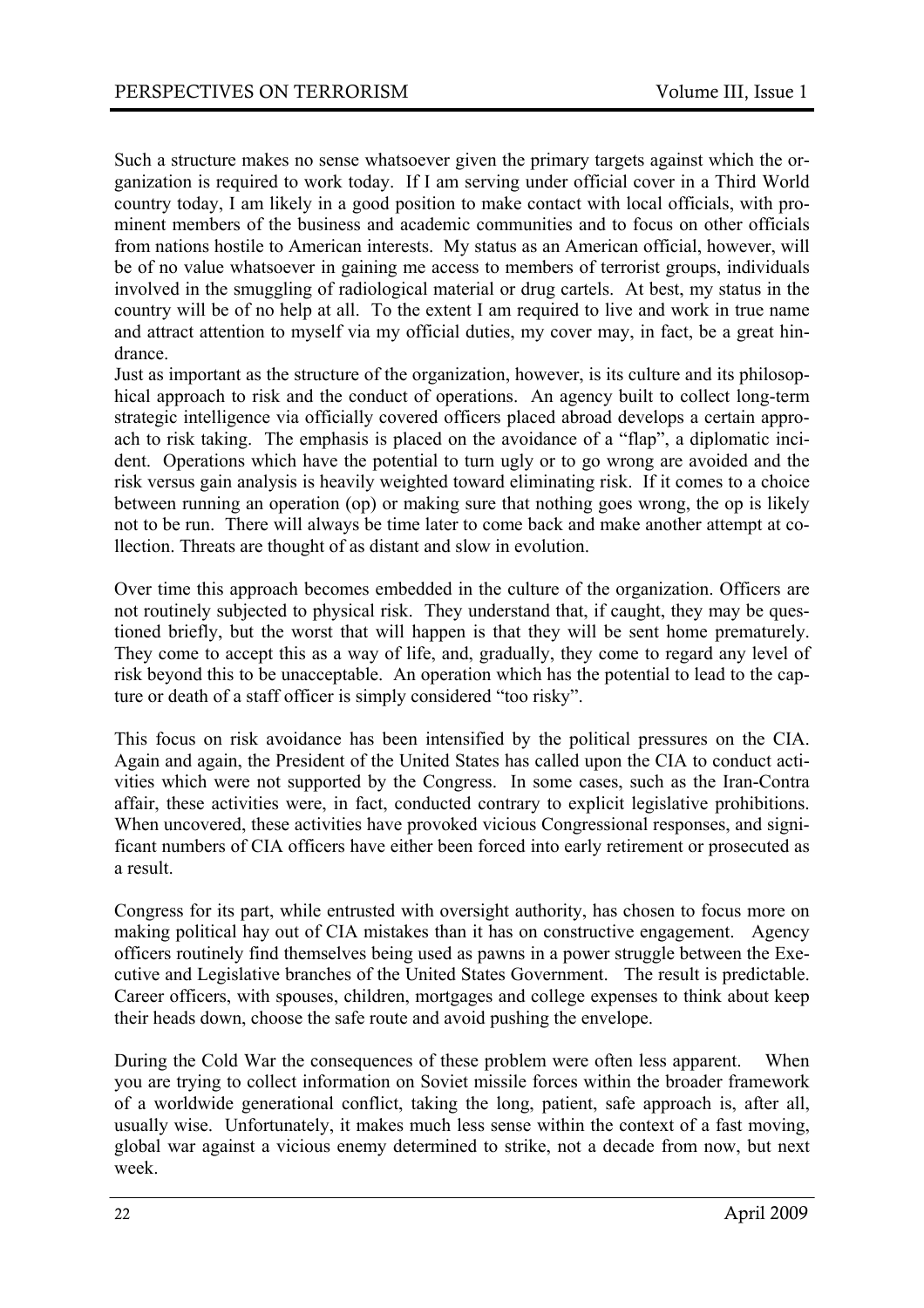For this kind of conflict a very different approach is needed, one which emphasizes creativity, daring and imagination over deliberation and caution.

In essence, what is needed is an approach much like that which the original OSS utilized. While the OSS had a nominally military structure, it was a civilian organization and it employed a wide, eclectic mix of individuals ranging from paratroopers and Army officers to actors, professors and professional sports players. It also drew from the full cross-section of American society including in its ranks members of some of the oldest and most prominent families in the nation as well as recent immigrants still fluent in the tongues of their native lands.

The result was a free-wheeling organization staffed by what its leader William Donovan referred to as his "glorious amateurs" and characterized by what he described as "discipline daring". Nothing was too novel or risky to be considered. The only thing that was absolutely unacceptable was a lack of movement. Donovan could accept failure. He could not accept inactivity. In his words, "If you fall, fall forward."

The OSS understood precisely the level of risk which would have to be accepted in order to acquire the intelligence the nation needed. It posted officers abroad under a host of covers. Sometimes they operated as singletons, sometimes as armed teams working with local partisans. They were driven always, however, by the same dynamic: to do whatever was required to collect the needed intelligence. In many cases, this meant sending staff officers into occupied territory where they lived and worked undercover for months or years at a time stealing German, Italian and Japanese secrets. A significant number of these officers were caught, and many died a horrible death, but the OSS continued to do whatever it took to complete the mission. It did not relish the death of officers in the line of duty, but it understood that it was the inevitable cost of success.

This attitude and approach were not necessarily unique to the OSS. The British Special Operations Executive (SOE), for example, on which much of the OSS was patterned, shared a similar approach. Regulations and procedures were not regarded with much favor. Results were.

In the case of the OSS, those results were staggering. An organization which was created in 1942 was by war's end in 1945 operating worldwide and running sources under the most extreme circumstances imaginable from the heart of the Third Reich to the jungles of Burma. The conditions under which the organization operated were often brutal, but, despite this, the organization forged ahead, and the United States acquired the intelligence it needed to win the Second World War.

Just as the OSS's approach to intelligence collection was not necessarily unique, so too are the problems the United States faces in the collection of human intelligence not unique either.

The United States has been struck by terrorists without warning over a period of many years, beginning in Lebanon in the 1980s and culminating on September 11, 2001. Other nations have endured and continue to endure their own intelligence failures: the Madrid train bombings, the London underground bombings, the Beslan school massacre and a long list of at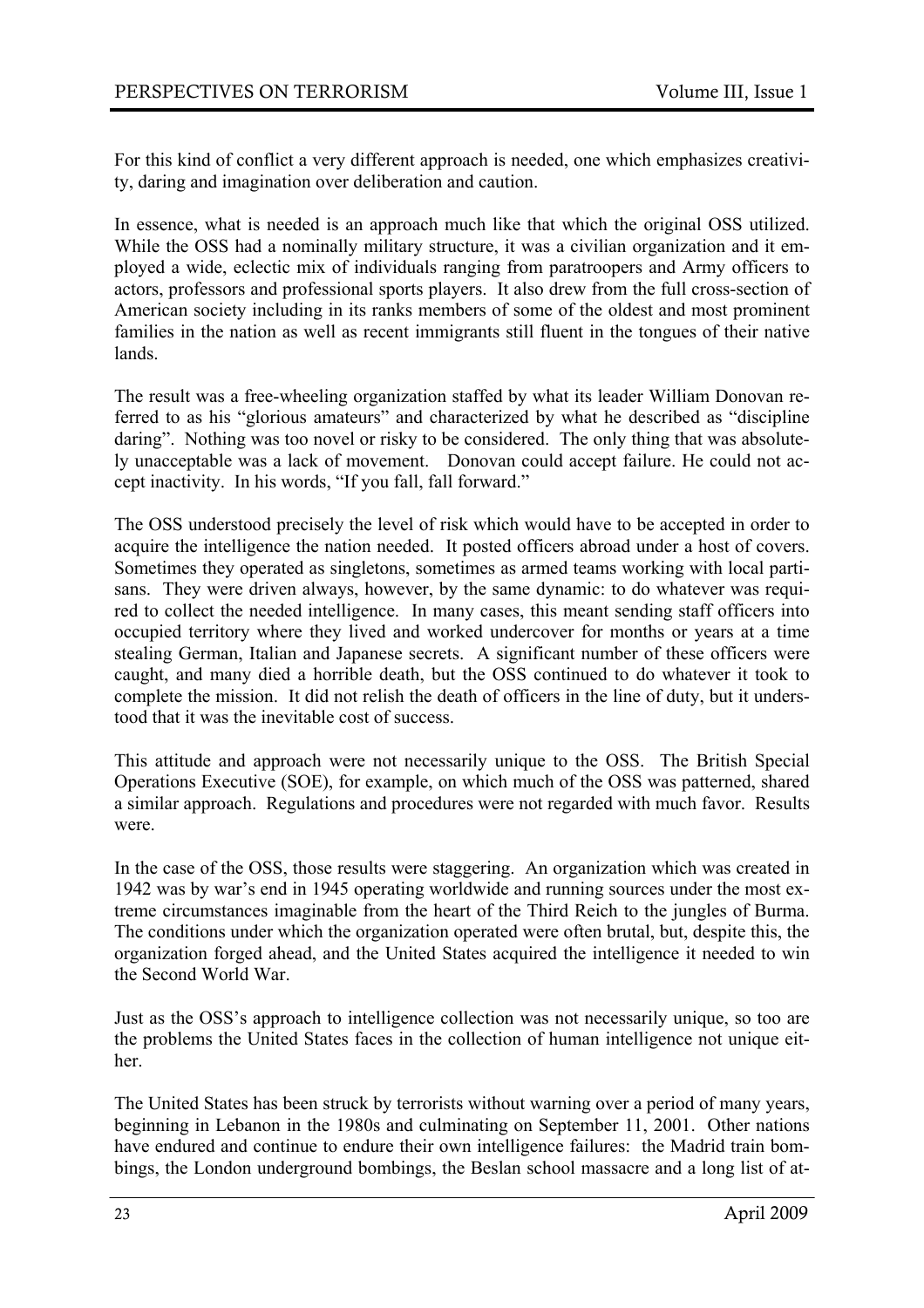tacks in India perpetrated by Pakistani militants and their supporters. It has, in fact, become commonplace that terrorists strike without warning and that civilized nations are left to focus on managing the after effects of the event and deliberating regarding retaliation.

We have come to think of this as inevitable. It is not. The fact that intelligence agencies using current methodologies are not collecting the information that we need does not mean that it is impossible to collect this information. It does mean, however, that we are going to have to change our methodologies in order to achieve success. Approaches evolved to gain access to information on the strategic plans of hostile governments are not likely to prove useful in helping us get inside of small, highly compartmented organizations composed of brutal fanatics. For that task, we are going to have to go back to an approach which accepts as a given a level of risk much higher than that we have been tolerating and which employs techniques more in tune with those used to penetrate organized crime syndicates and drug cartels than those of the classic Cold War espionage cases.

Officers may still be placed abroad under official cover when this makes sense. More frequently, however, we are going to have to move to a system of placing officers overseas without the benefit of any official status. They will need to live and work in the milieus they are expected to penetrate. Their lives, when posted abroad, may be more analogous to those of Bureau of Alcohol, Tobacco, and Firearms (and Explosives) agents penetrating motorcycle gangs in the United States than they will to those of current officially covered intelligence officers. This will afford them much greater natural access to targets of current interest, but it will also mean that they will be subjected to much greater risk and that we will have to accept that level of risk to operate.

As noted earlier, if I am an intelligence officer serving abroad under official cover, and I get caught in the act of violating local laws, I am likely to be held for a short period of time, declared persona non grata and then sent home. It may not be the best day I ever had, and it may mean a great deal of disruption for my family, but I will survive.

Once we step across the line and begin to place significant numbers of officers abroad without the benefits of official cover and ask them to penetrate violent terrorist groups and organized crime cartels, we are entering an entirely different world. Now if I am caught, it is likely that I will die. That death may well be slow, painful and horrifying. The first notice that my home office has of a problem may be that my body is found by the side of the road downtown.

This is not glamorous. It is not pretty. It is not easy. It will require not only an acceptance of this kind of risk on the part of the organization, but also on the part of the individual officers called upon. It will also, frankly, call for a cadre of tough, well-trained and very disciplined operatives, who have been brought up from the point of their induction into the organization to cope with these demands.

That said, I would submit that we have no choice but to move in this direction. The failure of the United States Government and other allied nations to focus on the necessity for reform in the collection of human intelligence has had massive negative consequences to date. Continued inaction may well prove to be infinitely more damaging.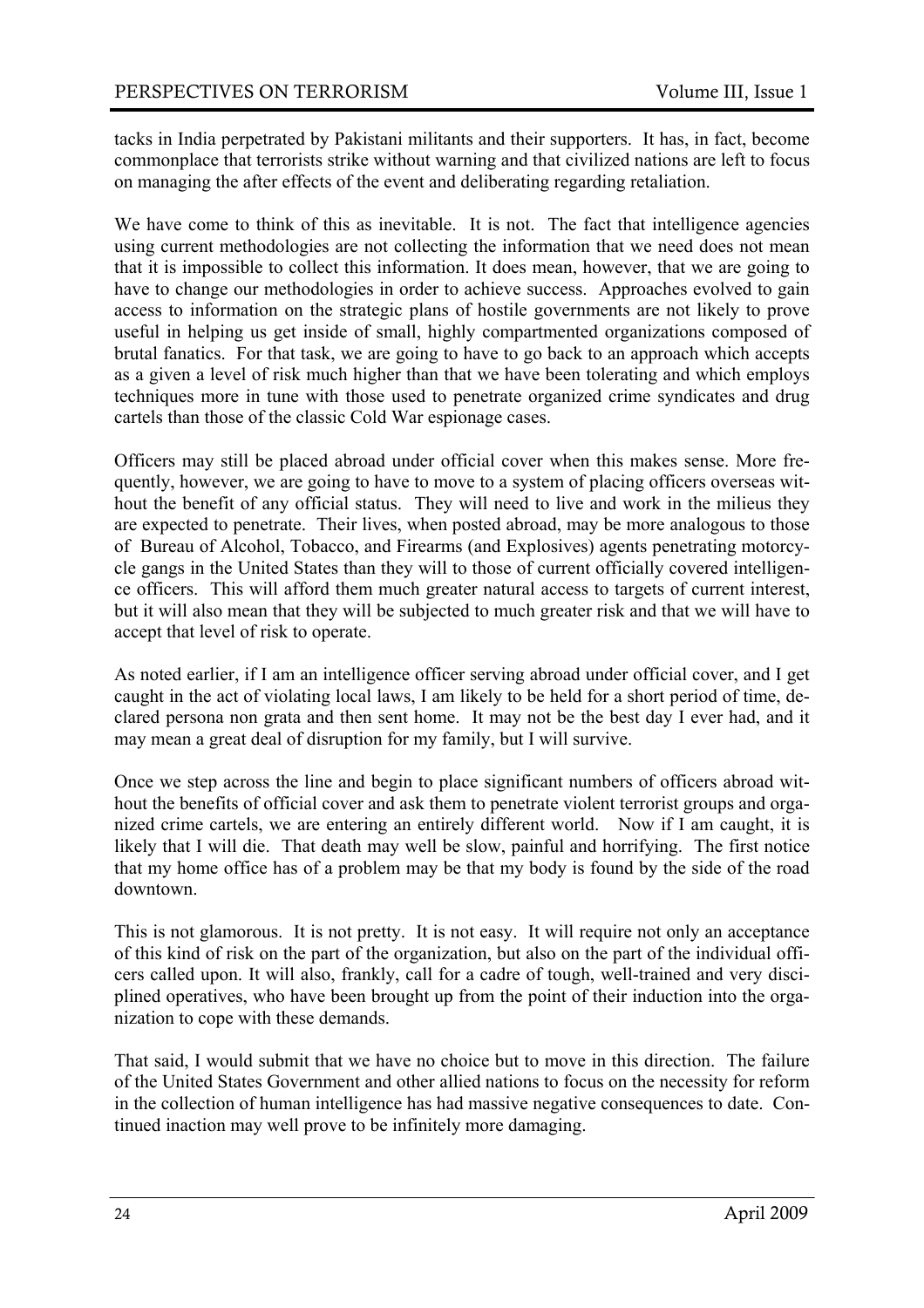The world around us is evolving at a phenomenal pace. In many parts of the world the artificial "order" imposed by nation states that are largely the creation of former colonial powers is disintegrating. Lawless areas which hold the potential to serve as safe havens for terrorist groups appear with ever increasing frequency. We may or may not succeed in keeping Afghanistan from reverting to its role as a base for terrorist operations. Meanwhile, much of the Northwest Frontier Province is already serving as the de facto headquarters for al-Qaeda and Somalia is spiraling yet again into total chaos. Absent a miracle, the bulk of that warravaged nation will once be under the control of Islamic extremists within months.

Given the pressures of over-population, energy and water shortages, unemployment and religious fanaticism there is no reason to think this situation will improve anytime soon. We are living in a world which for the foreseeable future will include large, ungoverned areas wracked by tribalism, violence and extremism. These will be the base camps for terrorism for a long time to come, and if we are going to prevent future attacks we are going to have to field intelligence services which are capable of grappling with the organizations bred in such areas.

Nor is the nature of the attacks we face likely to remain static. While significant portions of the globe seem to be unraveling, the pace of technological advancement continues to quicken. Pakistan may be on the brink of implosion, but it's still possible for a scientist in Peshawar operating with limited resources to do a credible job of creating both biological and chemical weapons for use by an extremist group. Particularly when it comes to biological agents, this threat will only become worse in coming years. We may soon, in fact, be faced not only with threats from known, naturally occurring pathogens but from genetically engineered ones as well.

In short, while the impact of terrorism to date has been horrific it is likely that this impact will increase dramatically in the future and that we will be feeling it for many years to come. We do not have the luxury of continuing to treat this issue as something that can be resolved by the application of standard bureaucratic measures. New lines on wiring diagrams and ever larger staffs will not win this conflict. Small numbers of highly trained, disciplined and creative individuals empowered to take risks and push the envelope will.

None of this is code for an acceptance of some of the more questionable practices of the Bush Administration. I am a staunch opponent of the so-called "enhanced" techniques used in questioning of al-Qaeda detainees. I have interrogated a large number of terrorist captives. None of them was ever harmed in any fashion. They all talked.

This is an argument that we need to accept, that we are--whether we like it or not--in a struggle with a very brutal, fanatical foe. This foe is not Islam. It is a group of fanatics who seek to drag that great faith and the entire Islamic world back into a dark, fantasy version of the Seventh Century If anything, on some level, it is a war for Islam to preserve it from those who would hijack it and destroy it.

We would like to hope that we could find a way to combat this menace in some clean, antiseptic fashion. We would prefer that we could throw money at the problem, create a few new agencies and promulgate some regulations and that it would all be better. It will not, and the cost of not coming to grips with the problem will only increase. Someday, in the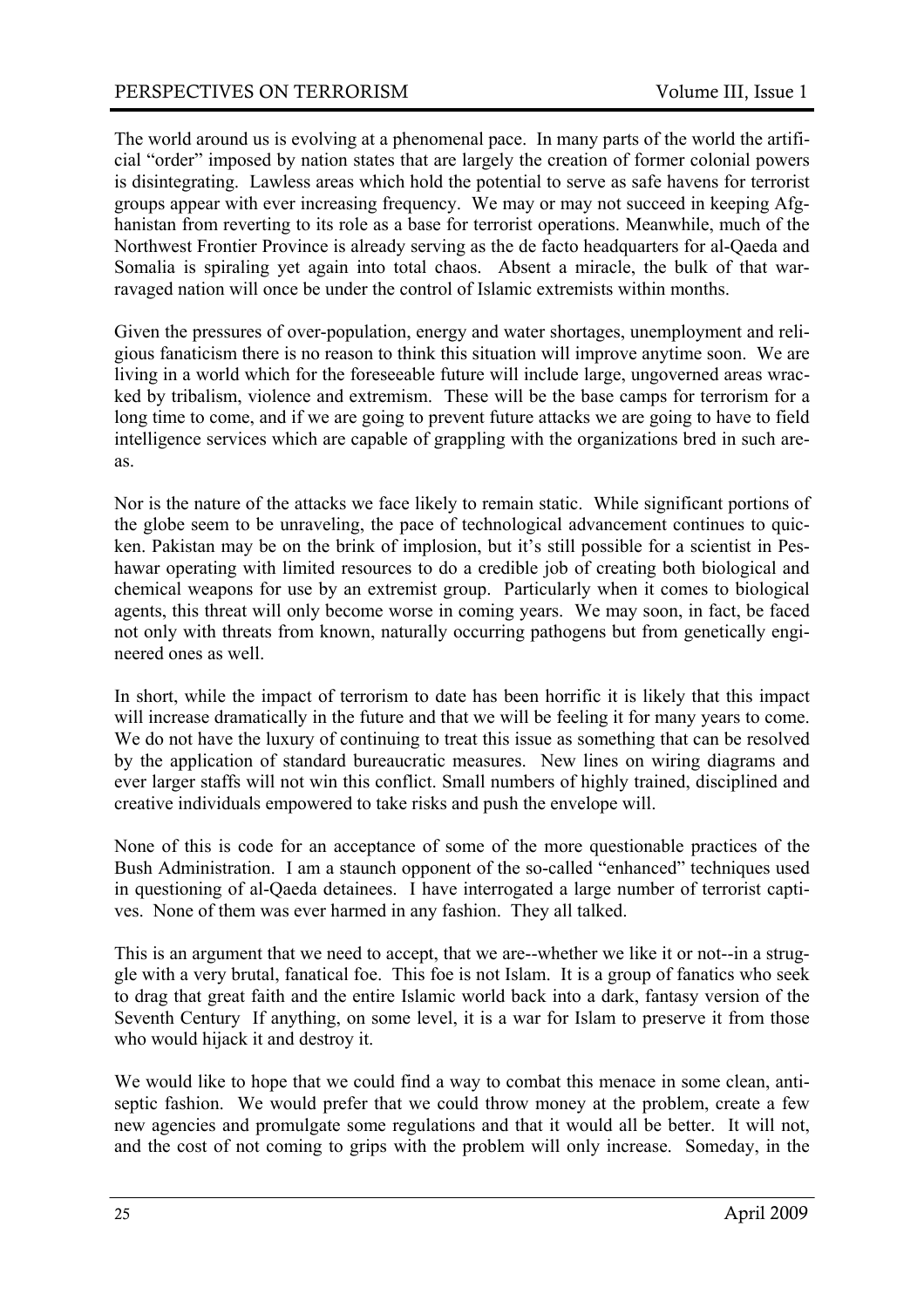near future, when a nuclear weapon goes off in New Jersey or the bubonic plague sweeps London, it may become unbearable.

Human intelligence (HUMINT) is, of course, only one facet of the intelligence world. That said, it always has been and always will be the only form of intelligence which will definitively tell you the enemy's intentions. Signals intelligence and imagery may alert you to the fact that the Russians are massing troops on their border with Georgia. Only HUMINT will tell you what was discussed in yesterday's late-night meeting in the Kremlin and whether the deployment is intended to make a political point or is, in fact, a precursor to invasion.

The impact of HUMINT is all that much greater in regard to terrorism and the emerging threats associated with it. A small al-Qaeda cell operating with discipline and exercising good tradecraft will leave almost no traces detectable by other means. They will deal in cash. They will stay off the phones. Their logistical requirements will be minimal. In short, absent source reporting, there will be little if anything for you to see via other intelligence means.

Even a cell working on a WMD attack will produce a profile far below that which many people expect. Biological weapons can be made and biological agents mass produced in a small apartment using commonly available materials. There are no technologies for remotely detecting such operations. You may well be able to use technical means to confirm what was being developed once you raid the apartment, but only after someone has told you where it is and alerted you to its significance.

In short, as noted above, there is no magic, antiseptic solution to problem with which we are faced. We need better human intelligence. Despite their obvious value, other forms of intelligence will not compensate for our failure to collect it. We have suffered grievous losses already as the consequence of our failure to address this issue. The losses we suffer in the future may make what has gone before seem inconsequential.

We need to undertake real intelligence reform, not changes calculated to satisfy bureaucrats and staff aides, but changes which produce real, tangible results. We need to fashion human intelligence collection mechanisms which can go out into the dark places of the world and bring back the critical information we need to defeat terrorist organizations and prevent attacks.

It is all well and good to talk about connecting dots, but we need to remember a simple truth: You cannot connect the dots until you first collect them.

*Charles S. Faddis* is currently President of Orion Strategic Services, LLC and is a former CIA Operations Officer and a former Head of the CIA's terrorist Weapons of Mass Destruction unit.